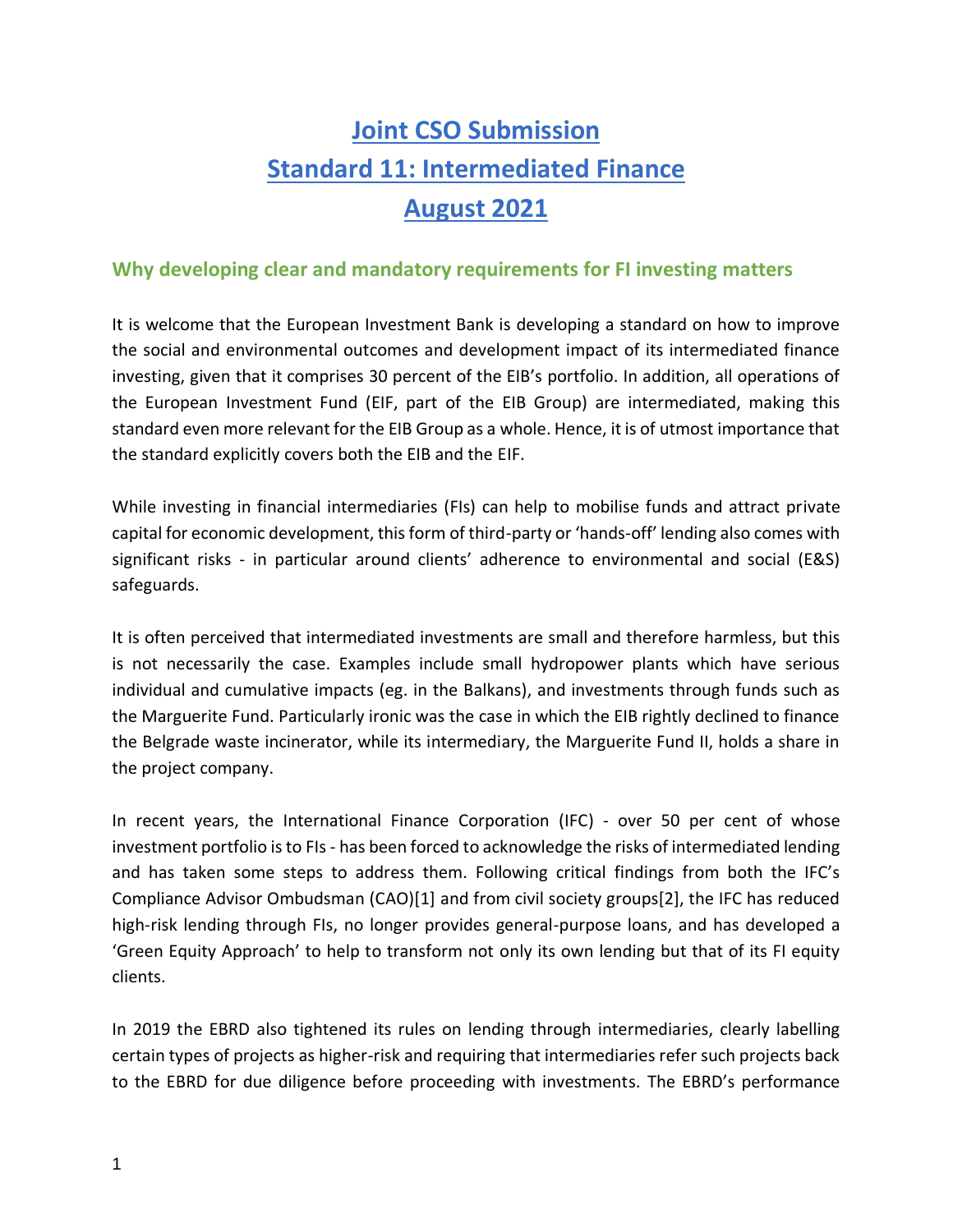requirement also requires intermediaries to disclose such investments and clearly identifies which of the bank's performance requirements should be met by such projects.

In recognition of this increased risk in FI investing and in common with other development banks, we would expect to see EIB's Standard 11 on Intermediated Finance address the following crucial issues:

- Improving screening, scoping, due diligence, appraisal, monitoring and supervision of high-risk clients and sub projects
- Improving development outcomes, including climate action and human rights protection
- Transparency
- Access to remedy

It is deeply alarming that Standard 11 makes little or no attempt to address these fundamental concerns. It is essential that the EIB develop a mandatory FI policy that clearly sets out EIB's E&S commitments and responsibilities so that EIB investment officers, clients and civil society can ensure EIB's intermediated finance does no harm and that affected communities can access remedy. The EIB's operations through the financial intermediaries should be subject to the same transparency and environmental and social standards as its direct lending.

These recommendations on Standard 11 are to be considered in connection with demands already formulated by civil society organisations in the framework of the ongoing review of the EIB Transparency Policy (see [here\)](https://counter-balance.org/news/eu-bank-failing-on-transparency-and-openness-warns-civil-society) and together with demands to significantly reinforce the future "EIB group Environmental and Social Policy".

# **1. Improving screening, scoping, due diligence, monitoring and supervision of high-risk clients and sub projects**

*Current EIB draft (11 a. and 11 b.):* the EIB delegates responsibility to its FI client to "*screen all sub-projects against the EIB's list of excluded activities as regularly amended, and any other environmental and social undertakings as set out in the documentation concluded between the FI and the EIB*;" and "*identify, assess and monitor the management of the significant environmental and social impacts and risks arising from sub-projects, as applicable, and ensure that agreed environmental and social undertakings are met*."

One of the best ways to prevent harm is to spot and avoid risk up front. The first way to do this is via an exclusion list. The draft Standard refers to the [EIB's list of excluded p](https://www.eib.org/attachments/documents/excluded_activities_2013_en.pdf)rojects from 2013. This list is very out of date and should be updated as part of the Environmental and Social Policy and Standards revision. It does not even exclude coal-fired power plants, let alone newer exclusions such as virtually all other fossil fuel projects.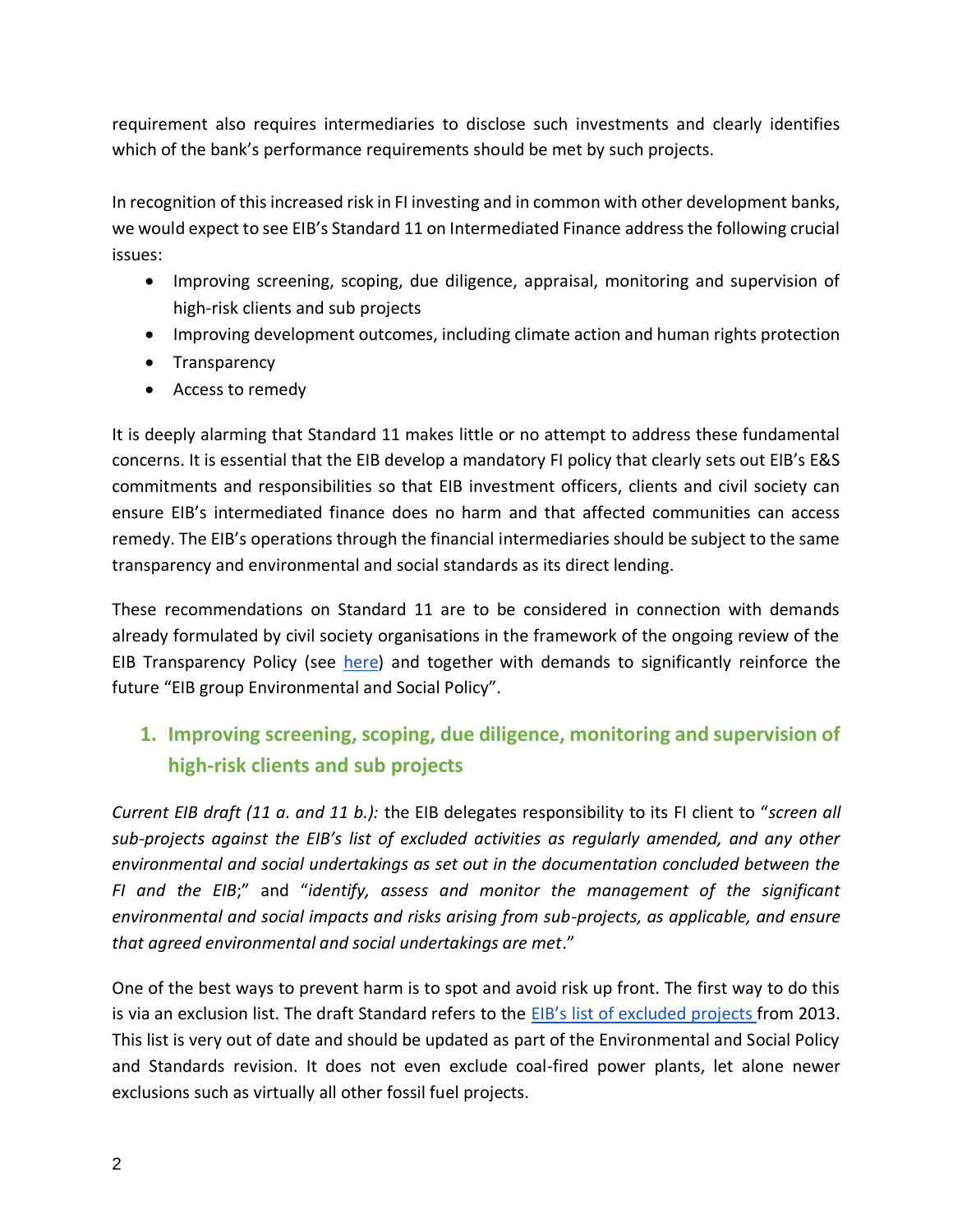Once such projects are screened out, the second point is to define exactly which standards intermediated projects need to follow. Paragraph 12 sets this out reasonably clearly for projects in EU, EFTA, Candidate and potential Candidate countries, but paragraph 13 states that "*For subprojects outside the European Union, the FI shall require that they be implemented in line with the applicable national legislation and the relevant EIB Environmental and Social Standards.*" This is far from sufficient. A financial intermediary needs to be able to tell clearly which of the EIB Environmental and Social Standards are relevant. In the current Standards this is not clear, and this sentence will not be sufficient to clarify.

The EBRD, for example, provides a list of projects that \*must\* be referred to the EBRD for due diligence and specifies the main performance requirements (ie. Standards) that will need to be adhered to by financial intermediary sub-projects. We would expect at least something similar from the EIB.

Clarifying expectations and minimising risks is all the more important in 'hands-off' intermediary lending, as the EIB does not have a direct line of sight to the end use of its funds and must rely on its FI client to flag higher risk sub projects. E&S staff at the EIB must have a more prominent role in screening and assessing FI sub projects to ensure those that potentially pose the risk of causing harm receive enhanced supervision.

Due diligence should establish classification of risks and monitoring requirements, based on a scoping exercise, which will involve community participation.

The International Finance Corporation (IFC) designates FI investments as FI-1, FI-2, or FI-3 according to risk, with FI-1 being the highest category of risk or impact. The World Bank has moved to a risk rating that builds on the categories: low, moderate, substantial, and high, which also applies to FI projects.

A compliance review would aim to ensure that sub-projects comply with EIB standards.

However, in point 11 of the new standard, the EIB delegates all responsibility for social and environmental risk management to its FI clients, including screening, spotting, assessing and monitoring risks and impacts of sub projects. The language appears to even delegate the role of identifying 'applicable' standards and then ensuring compliance. To abdicate these powers and responsibilities to FI clients – which rarely have development mandates, experiences or on-staff expertise – is quite literally a recipe for disaster.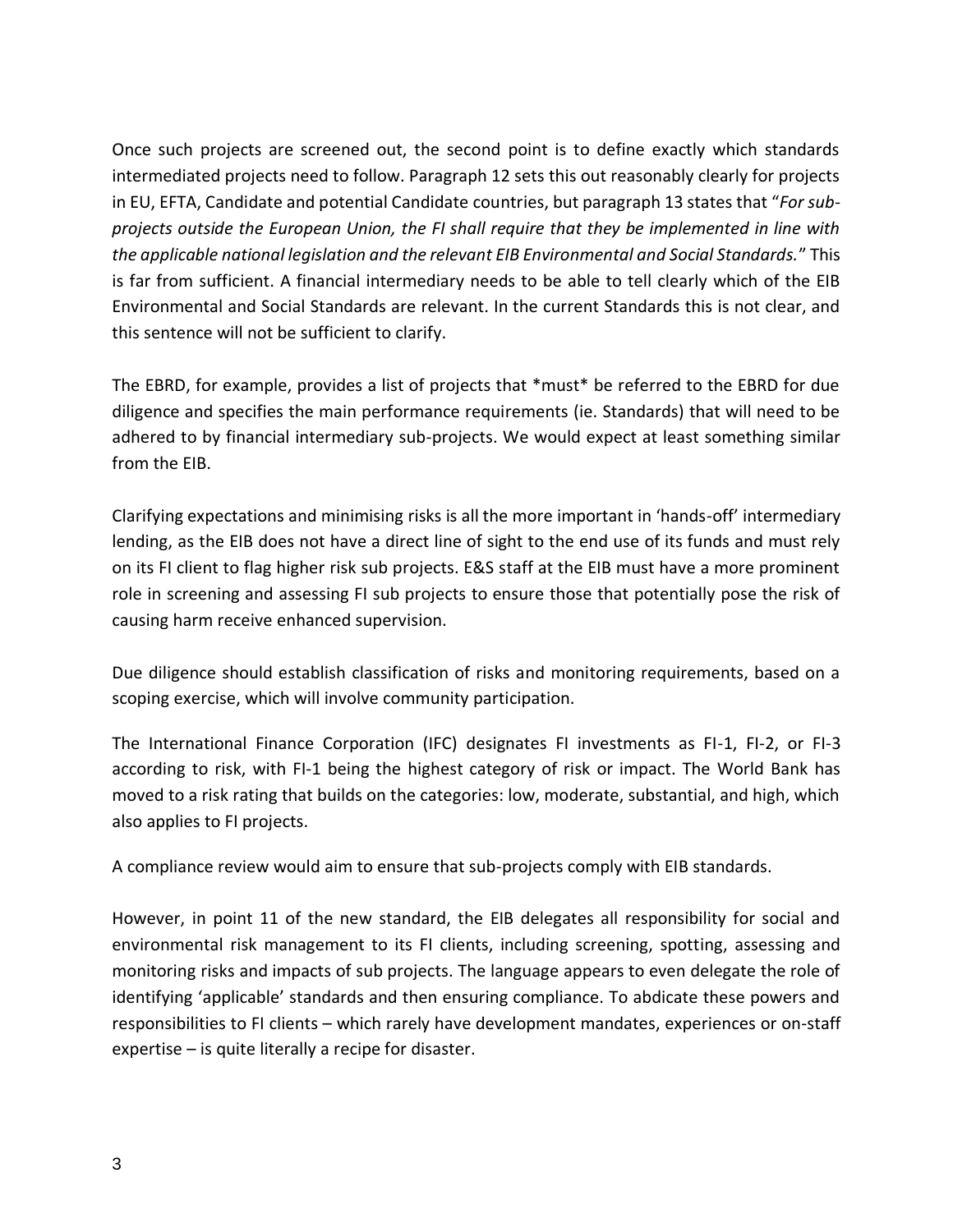The policy does not spell out the 'applicability' criteria, and risk categorization for financial intermediaries, and does not require a compliance review to ensure that high risk sub-projects comply with EIB standards.

A recent IED report about the effectiveness of the Asian Development Bank Safeguards (IED, 2020) concluded that ADB's approach to managing safeguards in FI projects is incomplete at both policy and operational levels. (par 246, p. 92)

A selected finding was that additional attention was needed for monitoring and supervision and that there were weaknesses in ADB's approach to working with financial institutions. The low risk profile of the private sector portfolio may have also led to implicit confidence in the borrower's abilities to manage safeguards and expectations of performance that did not materialize. (Box 6: Selected Findings from Non Sovereign Projects, p. 55, IED)

In point 14, the EIB does mention some cases in which FI clients can refer higher risk projects back to the EIB for extra attention, however the provisions are far too vague and lacking in specific definition, while the EIB's role and responsibility in supervising, monitoring and mitigating risk is not sufficiently clearly spelled out.

This is out of step with current practice at numerous peer institutions and threatens to undermine the EIB's success at delivering development impact. For example, unlike other institutions, and in a reversal from the commitments the EIB made in previous years,<sup>1</sup> the bank does not commit to third party audits, to site visits, or to enhanced monitoring and supervision for defined high risk projects using 'referral lists' or other mechanisms used by peer banks. Instead, the EIB largely relies on its client for information about compliance with E&S requirements – which leaves the door wide open for harm.

Experience shows that EIB's standards, monitoring and provision of remedy are falling through the cracks at projects financed via intermediaries. In the cases of the Ilovac hydropower plant in Croatia and the bank's post-construction support for the company running the Blagoevgradska Bistritsa hydropower cascade in Bulgaria, the EIB merely referred NGOs back to their intermediaries and to the national authorities who had already failed to resolve the issues in question. At the Crni Rzav hydropower plants in Serbia, the bank did not even reply to NGO concerns, presumably because doing so would require it to clearly state whether it is an EIBfinanced project or not. These and other cases demonstrate that the EIB needs more, not less,

<sup>1</sup> Paragraphs 64-66, "Intermediated Finance," EIB Environmental and Social Practices Handbook, 2018. [https://www.eib.org/attachments/strategies/environmental\\_and\\_social\\_practices\\_handbook\\_en.](https://www.eib.org/attachments/strategies/environmental_and_social_practices_handbook_en.pdf) [pdf](https://www.eib.org/attachments/strategies/environmental_and_social_practices_handbook_en.pdf)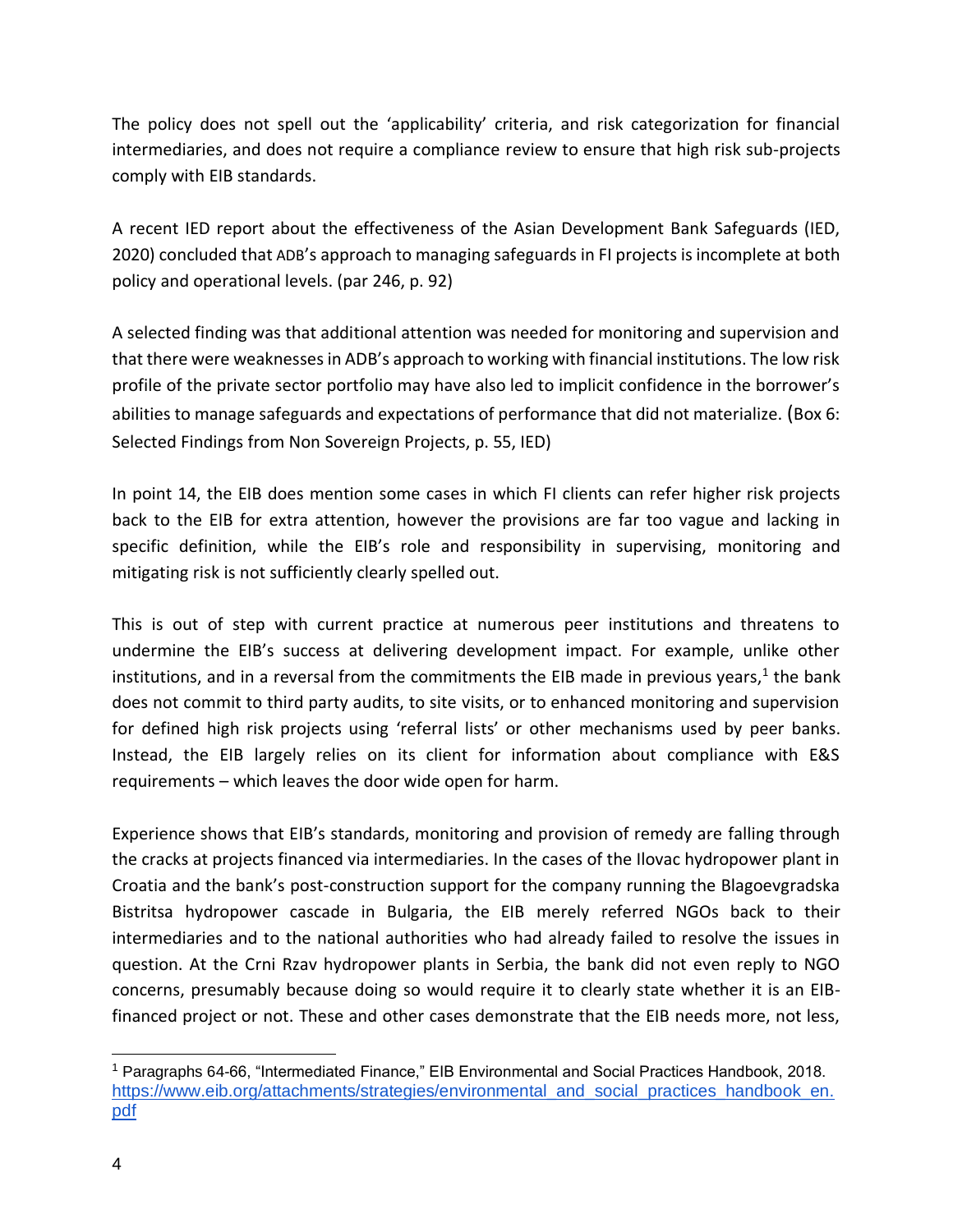oversight of its intermediated finance investments. Yet, this proposed standard does the opposite.

Likewise, the EIB's proposed language does not require FIs to establish environmental and social management 'systems,' which are a defined term, but instead requests that they develop vaguely articulated 'processes'.

Any delegation of due diligence responsibility to financial intermediaries needs to be balanced by the EIB's responsibility to carry out continuous assessment, monitoring and evaluation, oversight and enabling civil society engagement, as well as ensuring the option is available to affected communities to seek recourse at the accountability mechanism in cases where the FI and its clients do not comply with the requirements of the policy and standard

#### *Better practices at peer institutions:*

Given the documented problems with FI mis-categorisation of projects (the incentive is to categorise the projects at a lower risk level to avoid costly due diligence), other peer institutions have developed measures to spot, identify and provide extra capacity and attention to higher risk sub projects funded via FIs.

As mentioned above, the European Bank for Reconstruction and Development (EBRD) has developed a 'referral list<sup>'2</sup> for higher risk projects, to ensure it both assesses risk categorisation and monitors E&S standards implementation itself in higher risk sub-projects. The Asian Development Bank safeguards include rules for FIs which necessitate ADB management approval of Category A financial intermediary sub-projects. The China-led Asian Infrastructure Investment Bank has recently revised its Environmental and Social Framework [3] to include increased AIIB

<sup>2</sup> The EBRD referral list is as follows: **PR9 Annex 2 The FI Referral List** 

The financing by FIs of the following environmentally or socially sensitive business activities financed with EBRD funds is subject to referral to EBRD:

*The principal Performance Requirement that proposed transactions will be expected to meet is indicated in italics.* 

<sup>(</sup>i) Activities involving involuntary resettlement - *EBRD Performance Requirement 5* 

<sup>(</sup>ii) Activities that occur within or have the potential to adversely affect an area that is protected through legal or other effective means, and/or is internationally recognised, or proposed for such status by national governments, sites of scientific interest, habitats of rare/endangered species, fisheries of economic importance, and primary/old growth forests of ecological significance - *EBRD Performance Requirement 6* 

<sup>(</sup>iii) Activities within, adjacent to, or upstream of land occupied by indigenous peoples and/or vulnerable groups including lands and watercourses used for subsistence activities such as livestock grazing, hunting, or fishing - *EBRD Performance Requirement 7* 

<sup>(</sup>iv) Activities which may affect adversely sites of cultural or archaeological significance -*EBRD Performance Requirement 8*  (v) Activities in the nuclear fuel production cycle (uranium mining, production, enrichment, storage or transport of nuclear fuels)101

<sup>(</sup>vi) Energy generation using nuclear fuels (excluding electricity import/export)102

<sup>(</sup>vii) Activities involving the release of GMOs into the natural environment – *EBRD Performance Requirement 6* 

<sup>(</sup>viii) Any micro, small or medium-sized HPPs that do not trigger Category A requirements – *EBRD Eligibility Criteria for Small Hydropower Plant Projects* 

<sup>(</sup>ix) Any Category A projects included as Appendix 2 to the EBRD Environmental and Social Policy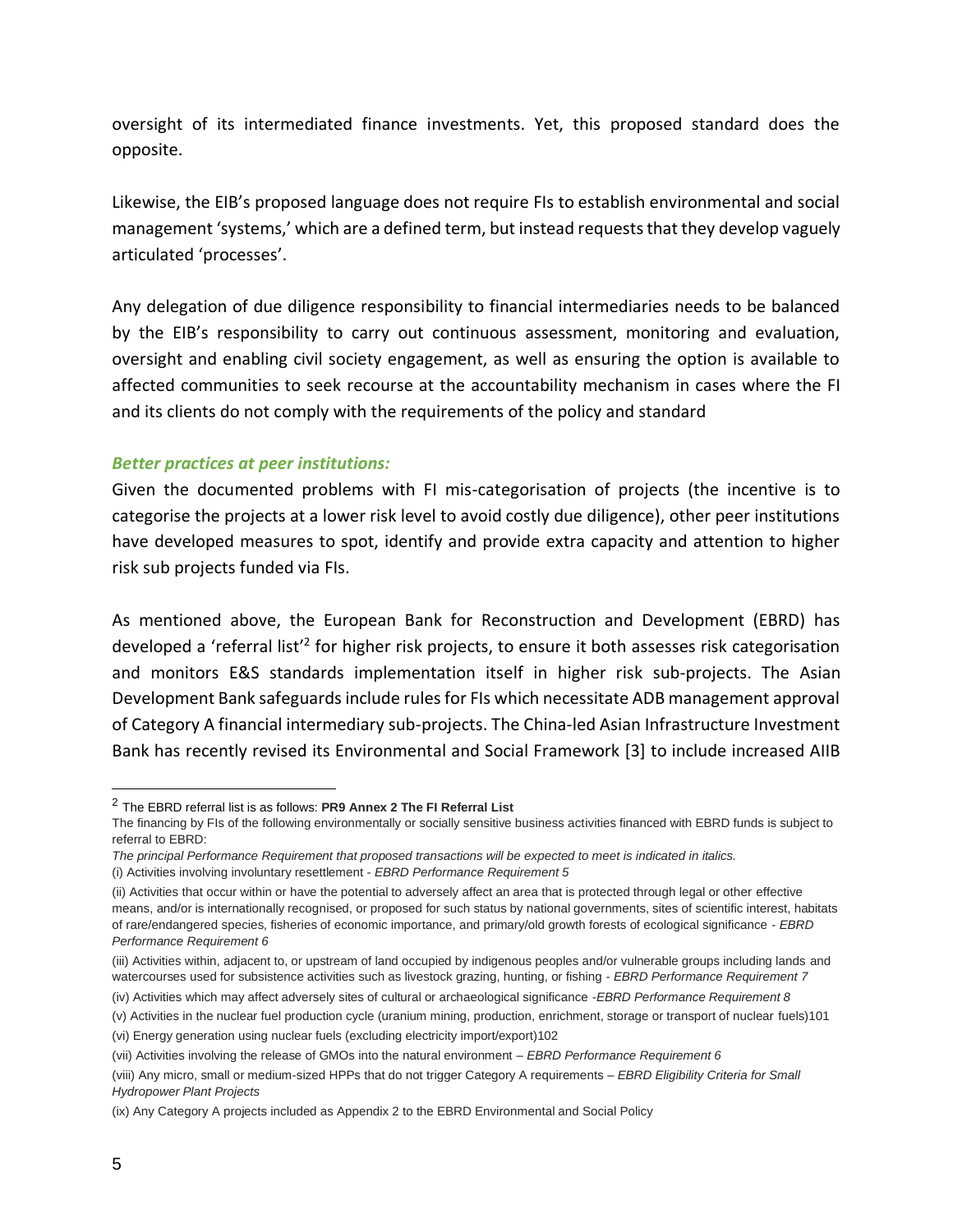staff responsibility for monitoring and supervision of what it calls 'Higher Risk Activities' funded via FIs. There is also a new requirement for AIIB to have prior approval of high-risk sub projects:

"*Prior Approval of Higher Risk Activities. For all Higher Risk Activities proposed for Bank financing, the Bank requires the FI to furnish its detailed environmental and social due diligence assessment and instruments for the Bank's prior review and approval.*"

The AIIB defines Higher Risk Activities as "*a) all Category A activities; and (b) selected Category B activities, as determined by the Bank, that may potentially result in: (i) Land Acquisition or Involuntary Resettlement, (ii) risk of adverse impacts on Indigenous Peoples and/or vulnerable groups, (iii) significant risks to or impacts on the environment, community health and safety, biodiversity, and cultural resources, (iv) significant retrenchment of more than 20% of direct employees and recurrent contractors, and/or (iv) significant occupational health and safety risks.*" This definition should still be tightened with regard to environmental impacts, but is nevertheless more than the current EIB draft has.

The Inter-American Development Bank articulates that its removal from sub-project oversight necessitates a **heightened attention to Environmental and Social Management Systems in Financial Intermediaries**: "*An ESMS that meets the requirements of ESPS 1 should be positioned by the Borrower at the proper project management level within the Borrower's organizational structure for project implementation. In the case of projects that have different components, or where the project involves financing subprojects through FIs, or through institutions or agencies that play the role of intermediary, this will require positioning the ESMS at a sufficiently high level within the organizational structure to enable the Borrower to establish the necessary depth and breadth of project oversight to manage the environmental and social risks and impacts of the project in an effective manner. Furthermore, certain aspects of the ESMS might require delegation, which will necessitate appropriate management oversight by the Borrower. In the case of projects that consist of multiple works or multiple subprojects, the ESMS may be an E&S management framework that acts as an ESMS for multiple subprojects.*"

We would not advocate for this as a replacement for a referral list as it would be hard for the EIB to consistently check the implementation of such systems, however we consider it useful to pay increased attention to this aspect.

#### **Proposal for additions to Standard 11:**

 $\Rightarrow$  All FIs, regardless of the legal personality (EIB or EIF) and of the mode of finance, equity and debt, loan, or other financial instruments, are to be classified as FI and thus subject to FI requirements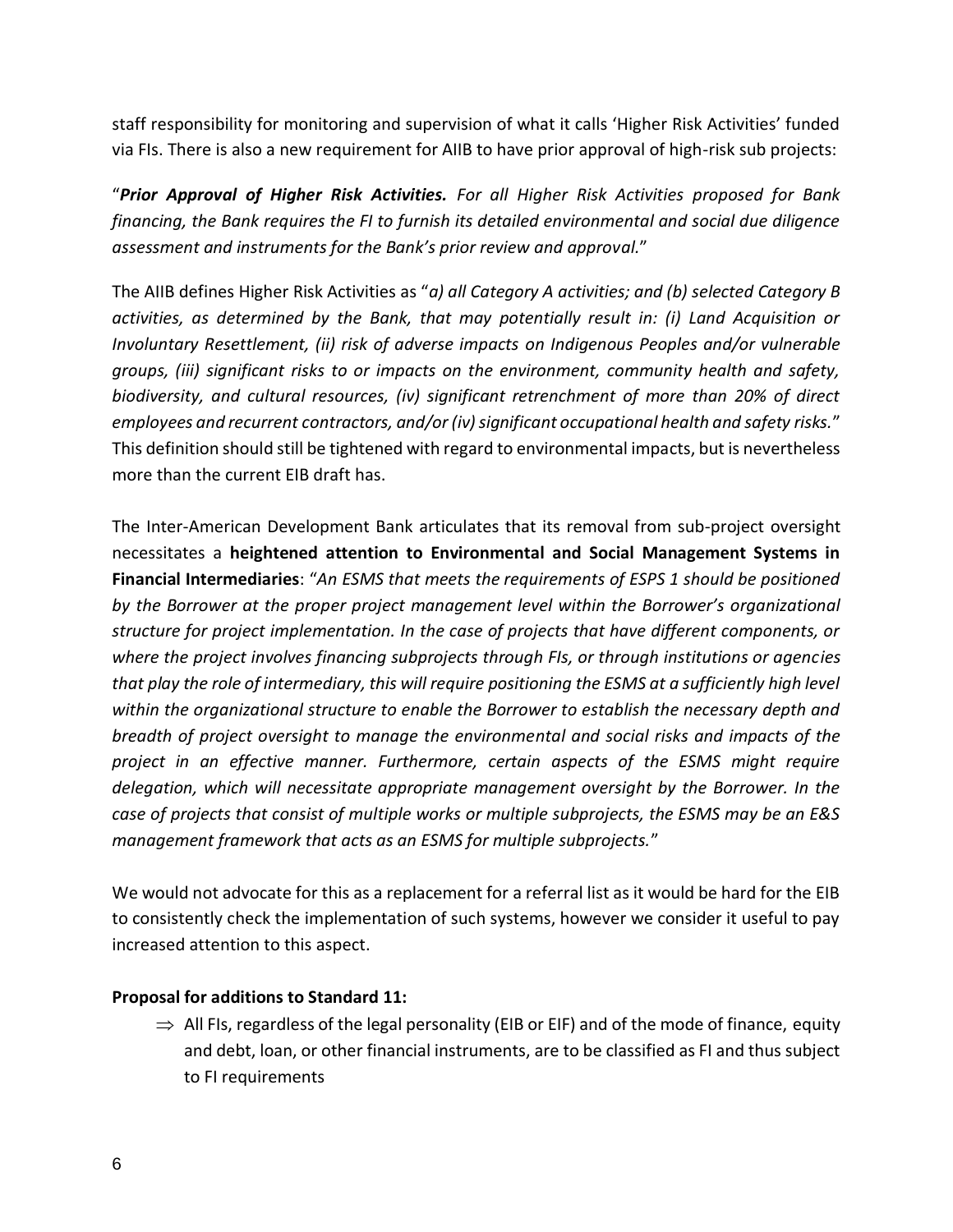- $\Rightarrow$  Update the EIB's 2013 exclusion list to ensure financial intermediaries do not finance the most destructive types of projects.
- ⇒ Adopt a **'referral list'** approach, where higher risk sub-projects are clearly defined, and therefore automatically flagged and given higher attention, including by EIB staff. This should include sub-projects which may have human rights implications, affect indigenous or vulnerable communities, involve displacement of affected communities, support fossil fuels, projects which fall under Annex I or II of the EIA Directive, or those which impact protected areas and areas of high biodiversity value. Standard 11 needs to specify what this enhanced attention means and should include the EIB being required to carry out site visits, to engage with affected communities and arrange third party audits.
- $\Rightarrow$  The EBRD and AIIB's policy language **requires bank staff to retain responsibility** for due diligence of high-risk projects, rather than delegating that responsibility to the FI client as EIB's Standard 11 currently does. The EIB needs to adopt similar language to the following: "*EBRD will assist FIs with the appraisal of these [referral list] subprojects. EBRD environmental/social specialists will review the due diligence information collected by the FI, determine any additional information needed, assist with determining appropriate mitigation measures and, if necessary, specify conditions under which the subprojects may proceed.*"
- $\Rightarrow$  Include rules for FIs which necessitate EIB management approval of Category A financial intermediary sub-projects.
- $\Rightarrow$  EIB clients must be required to provide to the EIB environmental and social information for the purpose of the review of their due-diligence
- $\Rightarrow$  A compliance review needs to ensure that (high risk) sub-projects comply with EIB standards.
- $\Rightarrow$  The proposed standard has to provide the 'applicability' criteria of identifying 'applicable' standards.
- $\Rightarrow$  EIB clients must be required to inform final beneficiaries about the EIB's Environmental and Social Standards and sectoral lending policies and guidelines and ensure their implementation.
- $\Rightarrow$  Stop providing general-purpose loans to FI clients as IFC has done and instead, implement **ring-fencing of FI investments** to support specific projects that are low-E&S risk and have genuine development impact.[4] Ensure this ring fencing is legally enforceable and traceable.
- Mandate an **established ESMS and oversee its placement in the Borrower's governance structure** to increase confidence in implementation as IDB has done.
- $\Rightarrow$  Ensure that the EIB is involved in **monitoring and ensuring any corrective action** for ongoing FI projects on the referral list and clearly state this in the loan contracts.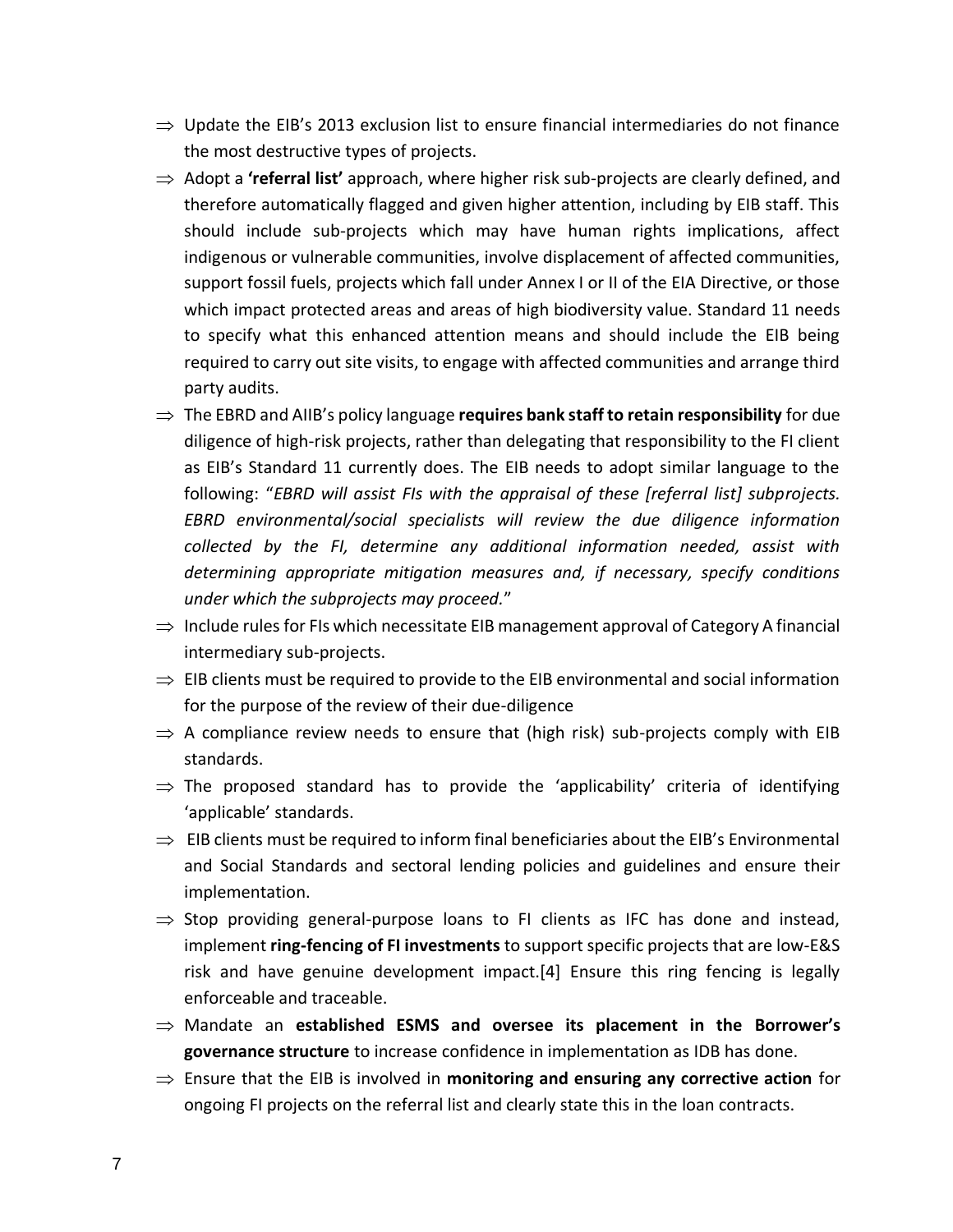# **2. Improving development outcomes, including for climate action and human rights**

*Current EIB position:* Standard 11 does not mention climate or human rights. However, the EIB's Energy Policy commits to 'phase out support to energy projects reliant on unabated fossil fuels' by the end of 2021, and its public human rights position statement asserts that "*Projects that limit people's individual rights and freedoms or violate human rights cannot receive EIB support*" While the applicability of its human rights policy is unclear (albeit law-bound by the European Charter of Human Rights), the Energy Policy explicitly applies to intermediated finance: "*this policy applies not only to direct investment loans but also to all intermediated operations of the Bank, including those carried out through commercial banks and investment funds.*"

#### *The EIB and climate action*

The EIB's commitment to end fossil fuel finance, including in intermediated finance, makes it all the more important that the new Standard 11 spells out how the EIB will implement, measure and disclose its climate commitments in FI lending.

A first step is to ensure that the EIB is transparent about which of its FI investments could be exposed to fossil fuel projects. Enhanced transparency – including the name, sector and location of high-risk projects – is required. Additionally, EIB Standard 11 should clarify how climate requirements will be implemented, to enable the EIB and civil society more accurately to measure its contribution to climate action, since mitigation efforts would be more effectively assured.

**Proposal for additions to Standard 11:** EIB has the opportunity to spell out how it will implement its energy policy and climate roadmap commitments, by clarifying in Standard 11 how FI investing in particular will be handled by EIB. To do this, EIB should:

- $\Rightarrow$  Adopt a requirement for all existing FI clients are required to comply with the EIB's Energy Lending Policy thus will not finance fossil fuels projects and are required to **track and disclose fossil fuel-related infrastructure investments**;
- $\Rightarrow$  Ensure that none of its new FI investments results in an **increase in fossil fuel use**: whether for power generation or industrial uses, or for associated facilities such as transmission lines and railways or ports primarily meant for the transportation of coal. This can be clarified in an update of the EIB's 2013 exclusion list.
- $\Rightarrow$  **Explicitly exclude coal, oil and gas** from private equity fund investments and ensure debt investments exclude fossil fuels. This can also be clarified in an update of the EIB's 2013 exclusion list.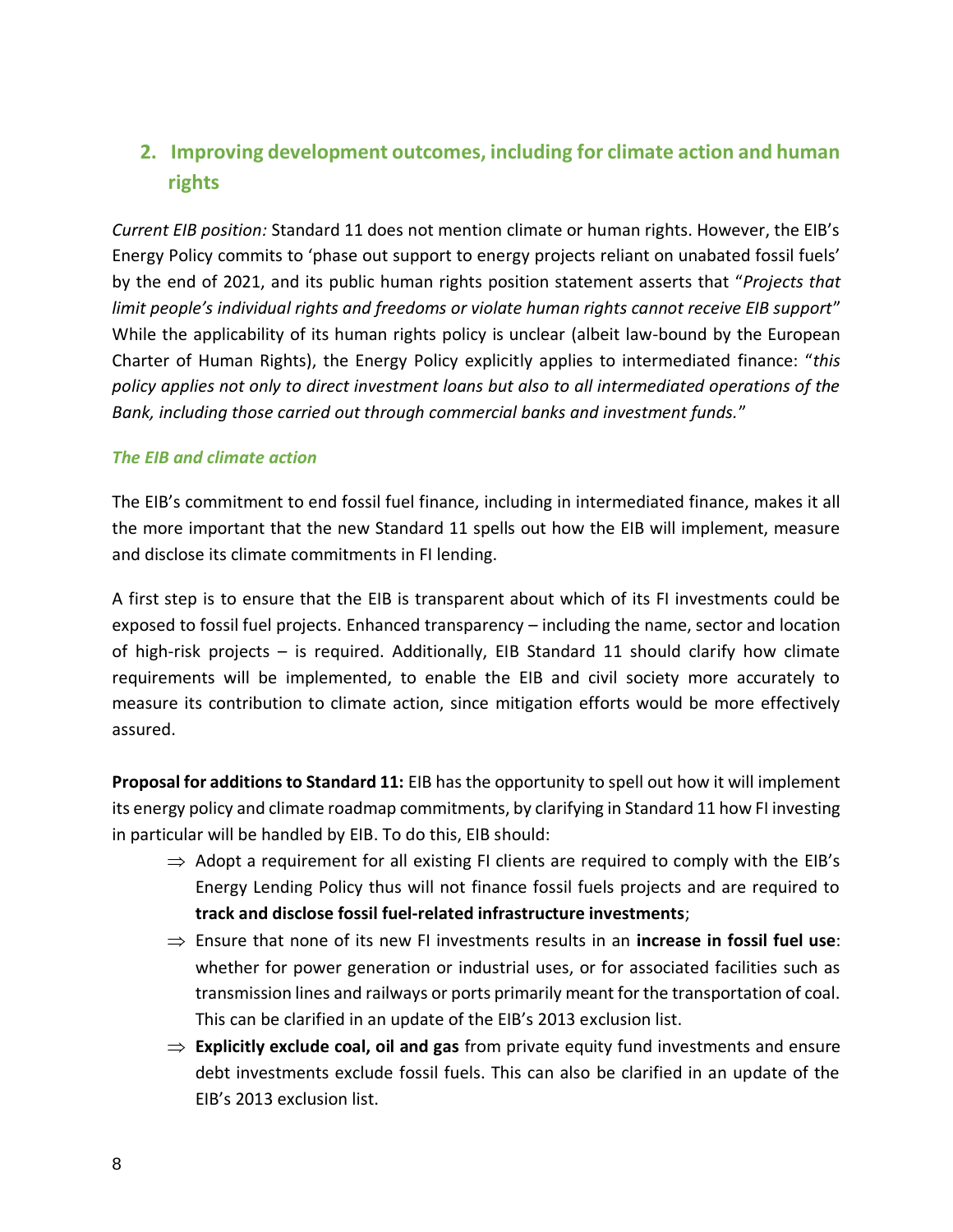$\Rightarrow$  Invest only in FI clients who commit to develop a **portfolio decarbonisation plan** to achieve emissions reductions in line with targets set under the Paris Climate Agreement.

#### *Better practices at peer institutions: Climate action*

#### **The International Finance Corporation**

The IFC has instituted a number of significant reforms aimed at disclosing and reducing its fossil fuel exposure, including in its FI business. For example, in its [Interpretation Note](https://www.ifc.org/wps/wcm/connect/topics_ext_content/ifc_external_corporate_site/sustainability-at-ifc/publications/publications_policy_interpretationnote-fi) for FIs from November 2018, the IFC states: "The Exclusion List can be extended by adding more excluded activities, as part of the E&S risk management efforts. For instance, in case of any targeted products IFC will **exclude coal related sub-projects including coal mining, coal transportation or coal-fired power plants**, as well as infrastructure services exclusively dedicated to support any of these activities. In case of projects involving collective investment vehicles such as PE Funds, the coal related investments will be either excluded up front or when this is not feasible IFC will opt out from such investments."

The IFC also committed in the Interpretation Note to improve disclosure around coal exposure, including by requiring FI clients to report annually to the IFC: "For an FI, E&S performance reports to IFC should typically include: ... Where relevant, the FI clients' exposures to high risk activities (e.g. coal related activities, palm oil, etc.)"

The IFC also commits to make this information on coal exposure public: "We will require new equity financial intermediary clients exposed to coal projects to publicly disclose their total exposure in this sector."<sup>[5]</sup>

#### *The EIB and human rights*

The EIB's commitment not to finance investments that adversely impact human rights must necessarily apply to FIs, which comprise around 30 percent of its lending and investments. As with its direct investments, this starts with contextual risk screening. The EIB is already struggling to screen FIs for human rights risks: it financed two state-owned Belarusian banks just six months before Lukashenko jailed his political opponents and nine months before he began his bloody and murderous crackdown on labor organizers and democracy advocates. In Egypt, it financed state-owned Banque du Caire despite its multi-year track record of allocating or withholding financing to suit the political will of the president (both under Mubarak and under Sisi). Perhaps most glaringly, the EIB issued a €250m line of credit to Misr Bank just 15 months after it had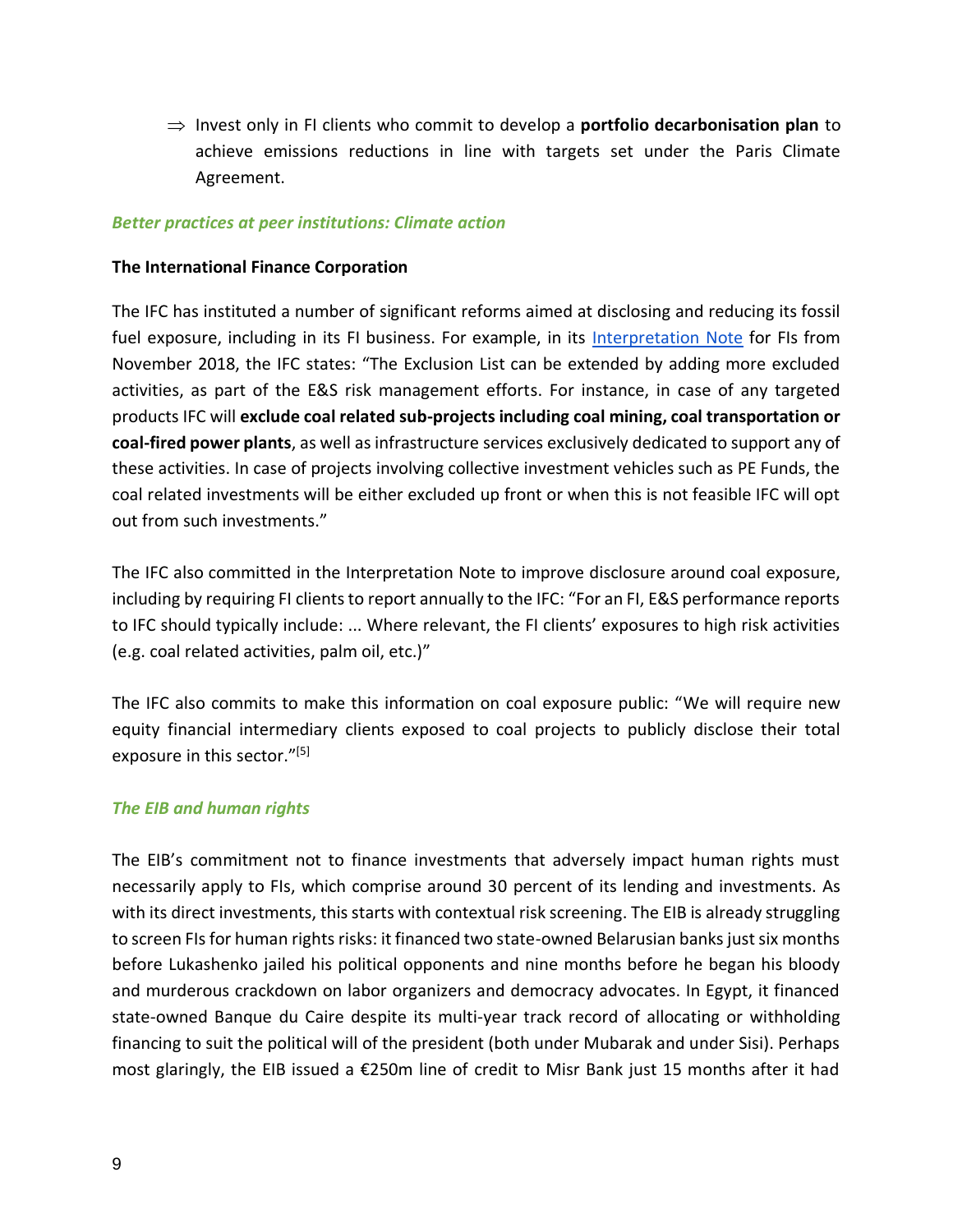frozen the assets of a prominent human rights lawyer accused of undermining Sisi's government through her advocacy.<sup>3</sup>

#### *Better practices at peer institutions: Human rights*

Recognizing that Financial Intermediaries are not neutral actors in the human rights conditions of their home countries, other banks have developed **proactive screening and oversight mechanisms**. EBRD's financial intermediary policy necessitates not only that the Borrower **establish an ESMS and submit annual environmental and social reports on its implementation in sub-projects to the Bank**, but also that it **publishes ESIAs for all sub-projects that would be characterized as high-risk** (Category A). Crucially, these banks apply the full suite of environmental and social standards to high-risk FIs, not ad-hoc and at the Borrower's discretion as the EIB currently proposes.

Proposal for addition to Standard 11

- $\Rightarrow$  For sub-projects which may have human rights implications, e.g affecting indigenous or vulnerable communities, involving displacement of affected communities, projects which fall under Annex I or II of the EIA Directive, or those which impact protected areas and areas of high biodiversity value, EIB will assist FI with the appraisal of these subprojects, will review due diligence information collected by the FI, assist with determining appropriate mitigation measures and, if necessary, specify conditions under which the subprojects may proceed and will determine monitoring and reporting conditions.
- $\Rightarrow$  The EIB tends to rely on the due diligence information provided by a client. There has to be a routine check of the client's track record of implementing human rights requirements prior to beginning appraisal. UN Special rapporteurs repositories, human rights organizations reporting and consultations can be used for this.

# **3. Transparency**

*Current EIB draft:* "*In order to enhance transparency on non-financial, sustainability-related information, the FI shall:* 

*1. if located in EU and EFTA countries, comply with sustainability disclosure requirements under national and EU legislation which is applicable to their activities; and* 

<sup>3</sup> <https://rightsindevelopment.org/wp-content/uploads/2019/05/CASE-12-Ahli-United-Bankt-ENG.pdf>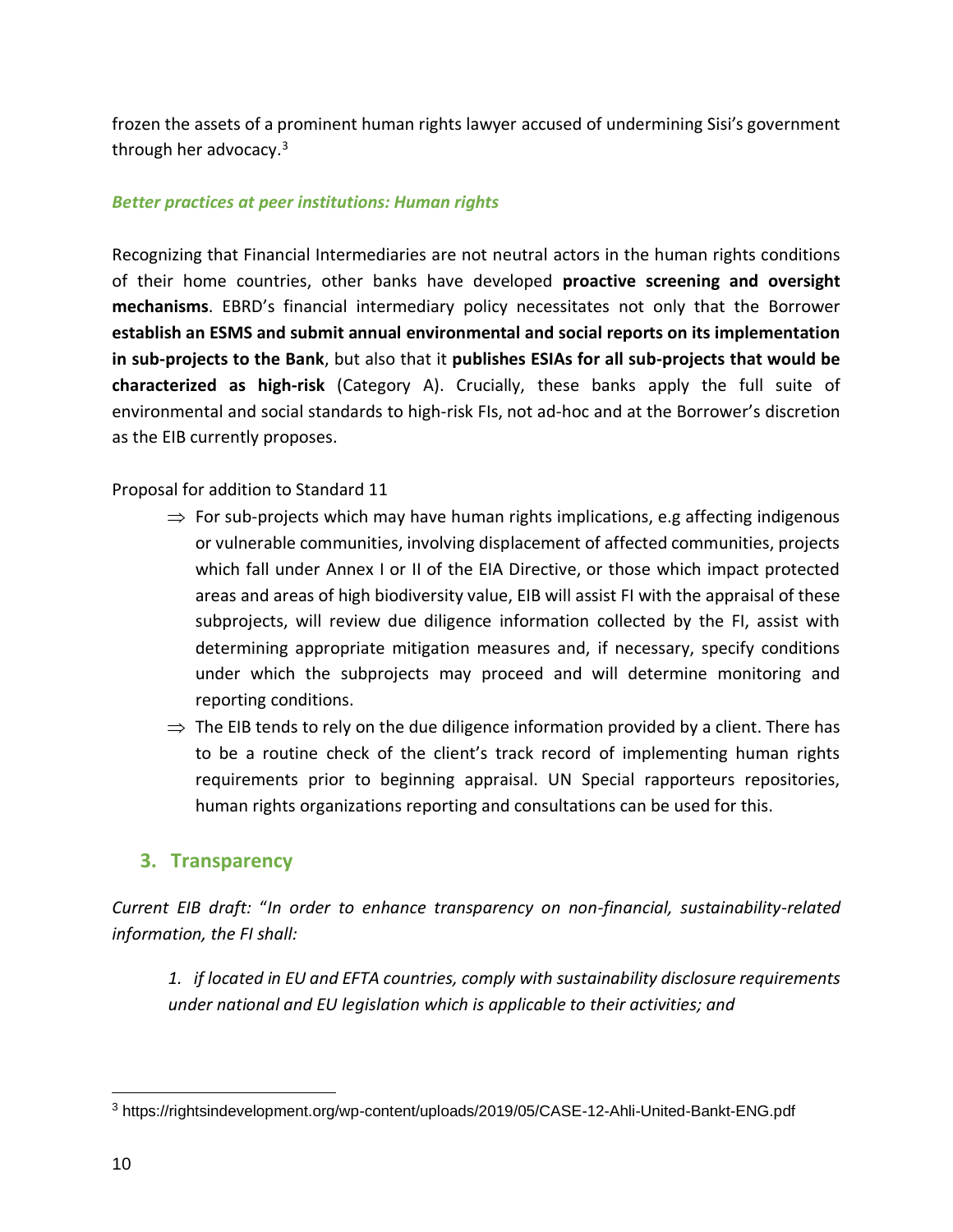*2. if located in the rest of the world8, comply with the applicable national legislation and make available to the public information on its due diligence policies and procedures, or equivalent, for assessing and managing the environmental and social impacts and risks of sub-projects, commensurate to the FI's size and the nature and scale of its business, where relevant.*"

Transparency has been a particular challenge in financial intermediary lending, given the longer chain from investor to project; conversely, transparency is all the more important in this type of lending given its higher risk profile. When risks are spotted early on, they are more easily avoided or mitigated, leading to better project outcomes and lower reputational risk. International financial institutions recognise the importance of transparency not only in improving accountability to shareholders and citizens, but in helping to avoid and manage risk.

The EIB's proposed transparency commitment in Standard 11 falls far short of accepted practice at other development finance institutions and it constitutes a setback even in comparison to the current transparency requirements as described in the EIB's environmental and social procedures.

Relying on legal obligations is meaningless, as many of the EIB's intermediaries are commercial banks who have no legal obligations to disclose information about individual sub-projects. The logic of the EIB's Standard should not be merely to follow the legal minimum, but to promote transparency in order to properly identify and address risks at a stage when they can still be mitigated, as well as ensuring that public money is properly used.

**Proposal for reforms:** the EIB should commit to principles of disclosure and transparency and enshrine best practice, at least in line with other peer institutions, including:

- $\Rightarrow$  Requiring **time-bound disclosure** of sub-project information in advance of allocation list approval, in line with best practice;
- Disclosure of the **name, sector, beneficiary, location and planned approval/signing date of higher risk sub-projects** financed via FIs on EIB's website and on the FI client's website;
- $\Rightarrow$  Disclosure obligations for the Financial Intermediary regarding environmental and social information about individual sub-projects
- $\Rightarrow$  Obligation for the FI to provide the EIB with environmental and social documents
- $\Rightarrow$  Disclosure of EIB's involvement in sub-projects at the **project sites for high risk projects**, ensuring that it is clearly visible and understandable to affected communities.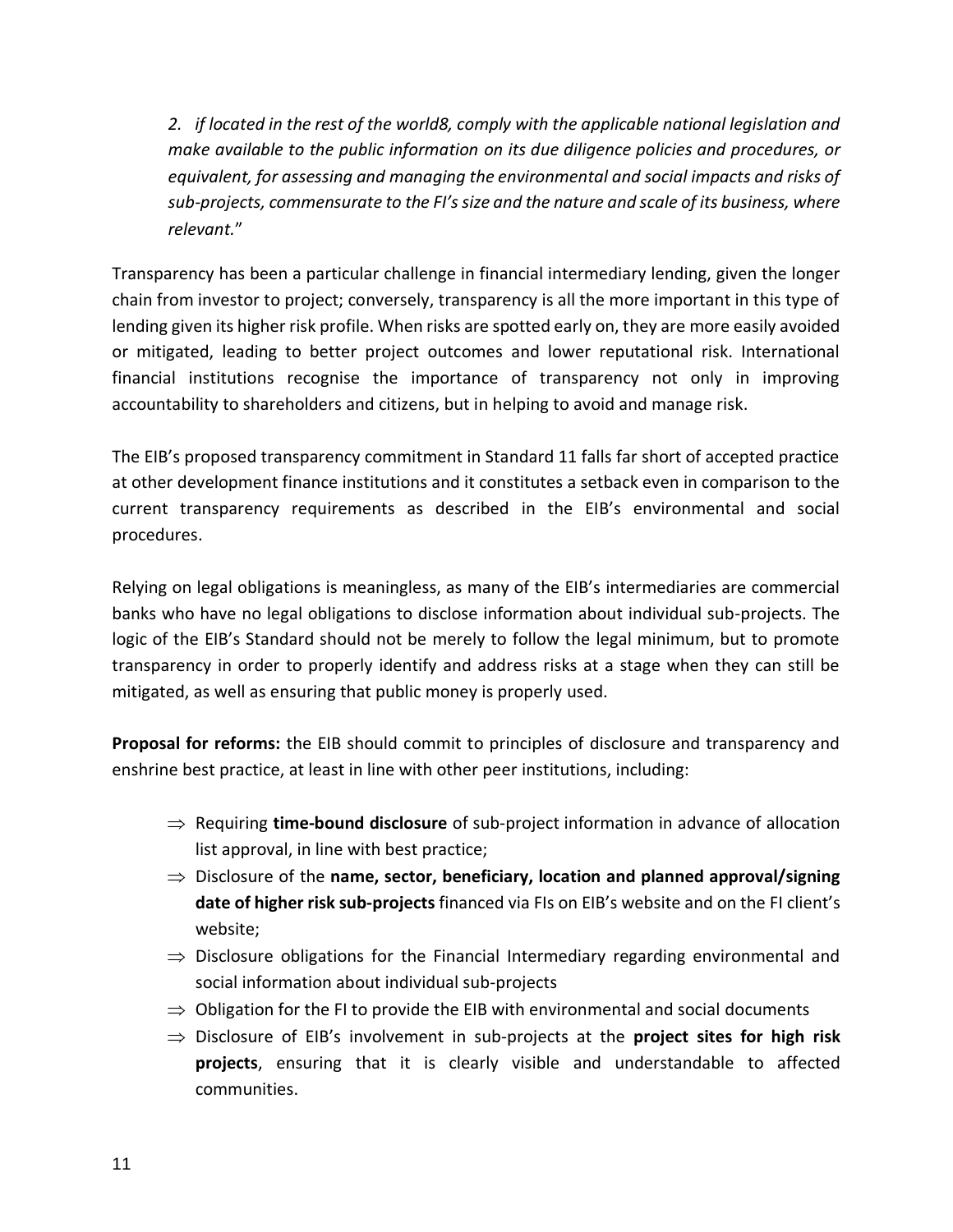#### *Better practice at peer institutions: Transparency*

#### **The Green Climate Fund**

The Green Climate Fund (GCF) is a highly relevant institution for the purposes of comparison with the EIB's FI lending, since 100 per cent of its lending is carried out through intermediaries (or as the GCF calls them 'Accredited Entities'). The GCF has adopted a high degree of disclosure in line with international best practice, including time-bound disclosure of crucial project information such as environmental and social impact assessments – ahead of approval. The degree and timing of disclosure is calibrated according to the risk profile of the investment: with more and better disclosure for the highest risk (Category A). The following excerpts from its 2016 Information Disclosure Policy describe the degree of disclosure:

**"***Environmental and social reports. With respect to project and programme funding proposals that have an environmental or social impact, the Accredited Entities (AE's) shall disclose and announce to the public and, via the Secretariat, to the Board and Active Observers:* 

*(a) in case of Category A projects, the Environmental and Social Impacts Assessment (ESIA) and an Environmental and Social Management Plan (ESMP) at least 120 days in advance of the AE's or GCF's Board decision, whichever is earlier;* 

*"(b) in the case of Category I-1 programmes, the Environmental and Social Management System (ESMS)2 at least 120 days in advance of the AE's or GCF's Board decision, whichever is earlier;* 

*"(c) in the case of Category B projects, the ESIA3 and an Environmental and Social Management Plan (ESMP)4 at least 30 days in advance of the AE's or GCF's Board decision, whichever is earlier; and* 

*"(d) in the case of Category I-2 programmes, the ESMS at least 30 days in advance of the AE's or GCF's Board decision, whichever is earlier.*"

The GCF expects its conditions to be met when working with other multilaterals, raising the possibility of the EIB being obliged to improve disclosure if it works with the GCF. For example, in the case of the GCF's involvement with the EBRD's Green Cities Project, the GCF's Board stipulated additional conditions:

"*In relation to each Category A public sector sub-project to be funded under the Facility, the Accredited Entity shall disclose the Project Summary Document, Environmental and Social Impacts Assessment (ESIA) and Environmental and Social Action Plan (ESAP), and, as appropriate, inclusive of the Resettlement Policy Framework (RPF) and/or Land Acquisition and/or Resettlement Action Plan (LARAP or RAP), and any other associated information required to be disclosed in accordance with the Accredited Entity's Public Information Policy ("Project Disclosure Package"). The Accredited Entity, 120 calendar*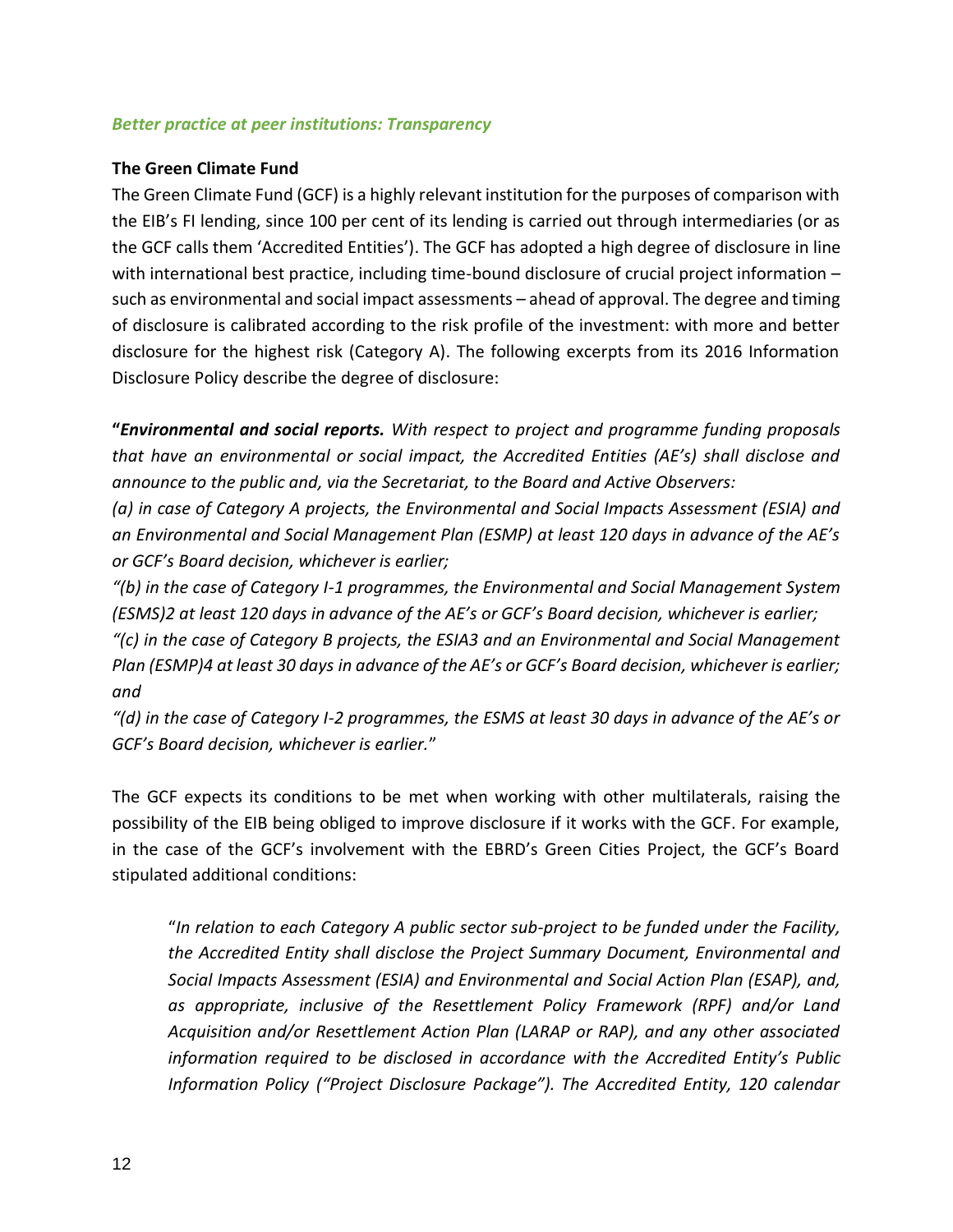*days in advance of its Board meeting, shall disclose, in English and the local language (if not English), the Project Disclosure Package on its website and shall require that the Borrower does so in locations convenient to affected peoples, and provide the Project Disclosure Package to the GCF Secretariat for further distribution to the Board and Active Observers and for posting on the GCF website.*"[6]

#### **The World Bank**

The World Bank invests in FIs and requires and practices a high degree of disclosure, including of sub-projects supported through commercial banks. Under the disclosure clause of the World Bank's 2013 Operational Procedure BP 4.03, the World Bank requires its FI clients to disclose as well as permit, in writing, the World Bank to disclose the summary of the Environmental and Social Impact Assessment (ESIA) of any sub-project considered high risk (Category FI-1 and FI-2). In practice, however, the World Bank seems to go beyond summaries by disclosing full reports of impact assessments, mitigation, and resettlement plans.<sup>[7]</sup>

Examples include the World Bank's investments in Turkish banks, TKB and TSKB, for which the World Bank disclosed 208 documents relating to the investments and their sub projects.

#### **The International Finance Corporation**

The International Finance Corporation (IFC) discloses different information depending on the type of FI client. It has made several significant reforms over the past five years, largely in response to civil society pressure and a number of highly damaging cases.[8]

For **private equity fund clients:** in its 2012 Performance Standards, IFC committed to "*periodically disclose a listing of the names, locations and sectors of high-risk sub-projects that have been supported by IFC investments through private equity funds, subject to regulatory constraints and market sensitivities." This was updated in 2015 when in response to pressure from civil society, IFC started to disclose all sub projects supported via its private equity fund clients, stating: "with input from CSOs and other stakeholders, we have improved transparency by now disclosing all private equity fund sub-projects."[9] In 2017, the IFC applied this new rule retrospectively to all PE fund clients since 2012: "We publish the name, sector and location of every investment of our funds' portfolio companies. In 2017, IFC fulfilled 100 percent of this requirement for the 63 fund investments initiated since 2012, and published information on more than 387 funds' portfolio companies.*"[10]

In a letter from Bank President David Malpass in March 2020, the IFC committed to **further disclosure of its financial intermediary portfolio**.[11] High-risk and selected medium-risk IFC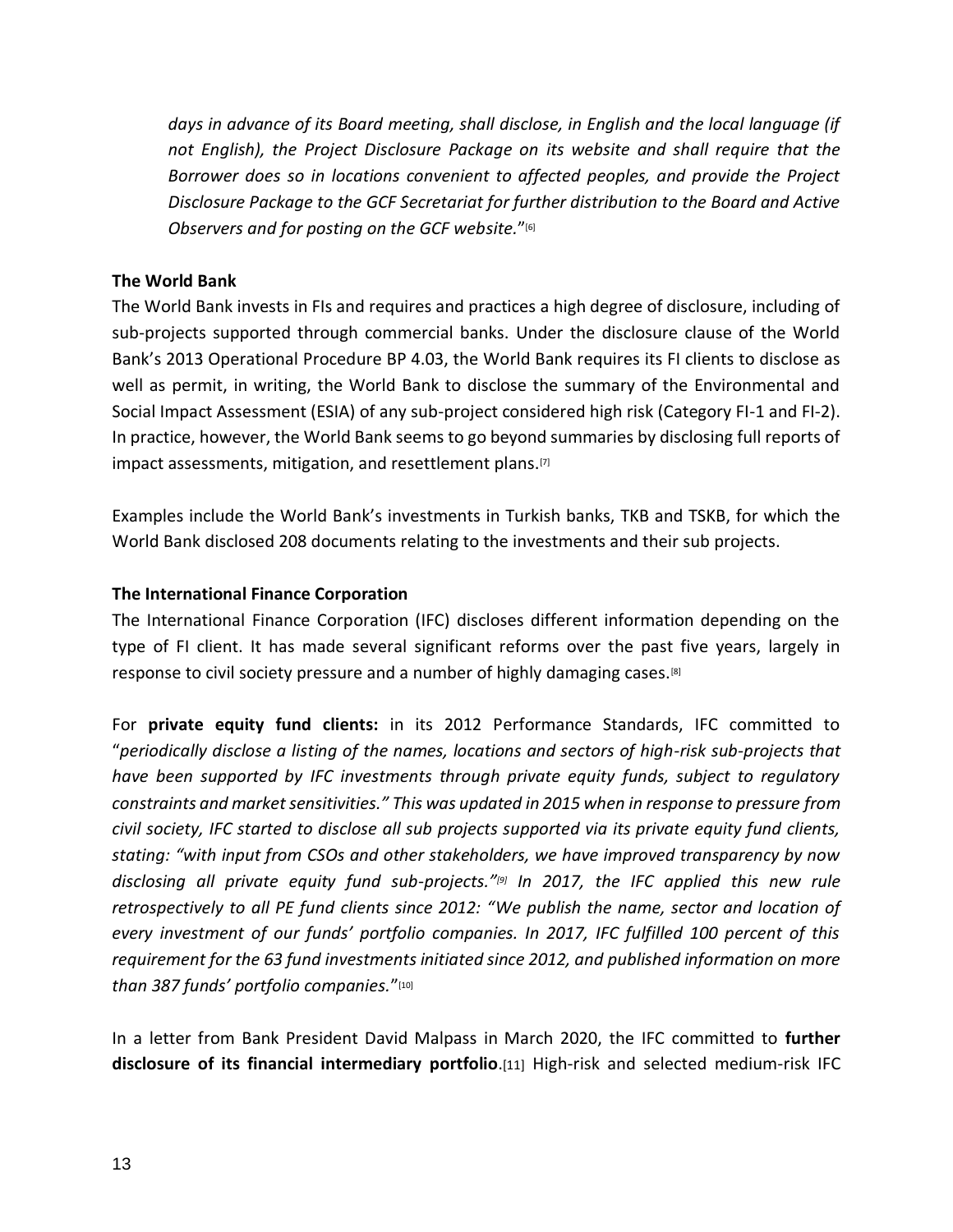financial intermediary clients must now annually '*report the name, sector, location by city, and sector for sub projects funded by the proceeds from IFC's [investments].*'

## **The European Bank for Reconstruction and Development (EBRD)**

In 2019, the EBRD took steps to improve disclosure in FI lending.[12] PR 9 of the Bank's Environmental and Social Policy states that:

*"PR 9.16: The FI will put in place a system for dealing with external communication on environmental and social matters. The FI will respond to such enquiries and concerns in a timely manner.* 

*FIs are also encouraged to publish their corporate environmental and social policy or a summary of their ESMS on their website, if available. FIs will list on their website the link to any publicly available environmental and social impact assessment (ESIA) reports for Category A sub-projects which they finance. FIs will also publicly disclose information on the environmental and social risks of any sub-project referred to EBRD in accordance with paragraph 15 of this PR and the proposed mitigation measures to address such risks, subject to applicable regulatory constraints, market sensitivities or consent of the sponsor of the sub-project."*

Also, in the EBRD's Access to Information Directive, it requires further environmental and social information about FI subprojects to be made publicly available:

*"1.4.7. For Category A Projects and Category B Projects associated with significant environmental and social risks and impacts, the environmental and social sections of the PSD (Project Summary Document) will be reviewed annually and updated as appropriate. For financial intermediary (Category FI) Projects, the environmental and social sections of the PSD will be reviewed and updated as appropriate, including by way of hyperlinks to the information disclosed by financial intermediary on its website on sub-projects referred to the EBRD in accordance with the ESP."*

# **4. Access to remedy**

*Current EIB position:* Standard 11 contains no mention of the EIB's accountability mechanism, the Complaints Mechanism (CM). However, the CM policy states that, "*One of the main objectives of the EIB Group Complaints Mechanism is to ensure the right to be heard and the right to complain of EIB Group stakeholders.*"

However, without transparency about which sub projects are supported by the EIB via its FI clients, the EIB is effectively denying complainants their right to be heard and to access redress. In order for civil society to hold the EIB accountable and to ensure any affected communities know who is financing the project affecting them and therefore have the ability to complain to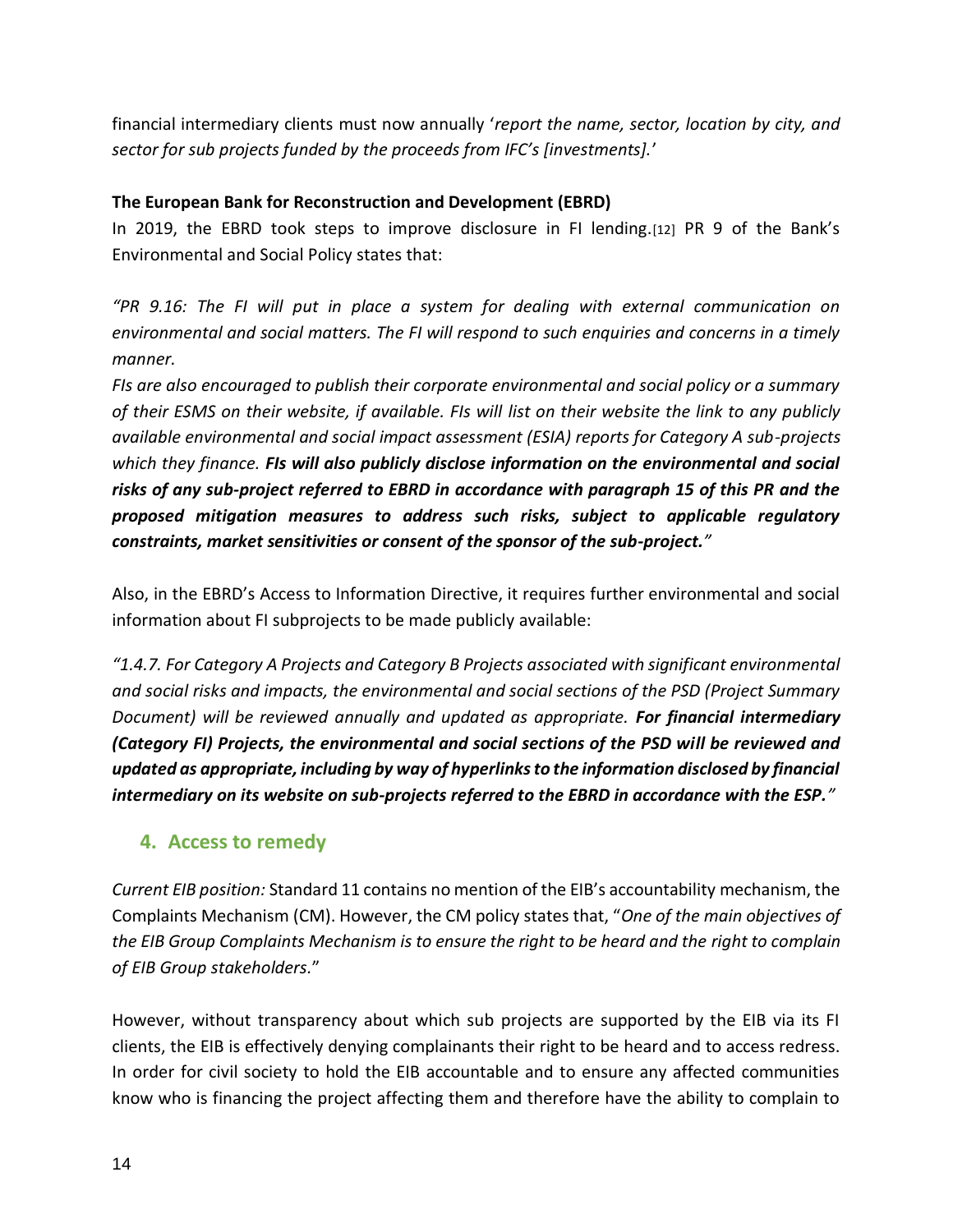the CM, it is vital that the EIB improves transparency around its FI lending to both debt and equity clients. This commitment to access to remedy should be spelled out in Standard 11.

The 2020 External Review of IFC/MIGA Accountability[13] recommended enhanced disclosure to promote accountability. The review recommended that IFC/MIGA should ensure its client "*provide information to affected communities both about the client's grievance mechanism and about the CAO [Compliance Advisor/Ombudsman IFC's accountability mechanism]*" *including for "FI sub-projects.*" The review recommends that, "*IFC/MIGA supervision should ensure that clients are meeting this responsibility, in part by surveying diverse community members regarding their awareness of the client's grievance mechanism and the existence and work of the CAO.*"

#### **Proposal for additions to Standard 11:**

- $\Rightarrow$  The EIB should require its FI clients to disclose the EIB's involvement in sub-projects at the **project sites**, ensuring that it is clearly visible and understandable to affected communities.
- $\Rightarrow$  Additionally, the EIB should ensure **information about the CM** is disclosed at project sites, including how affected communities can contact the mechanism;
- $\Rightarrow$  The EIB must monitor its FI clients' adherence to this requirement.

<sup>[1]</sup> http://www.cao-ombudsman.org/newsroom/documents/FIAUDIT.htm

<sup>[2]</sup> [https://www.oxfam.org/en/research/suffering-others;](https://www.oxfam.org/en/research/suffering-others) [https://www.inclusivedevelopment.net/policy-advocacy/financial](https://www.inclusivedevelopment.net/policy-advocacy/financial-intermediary-lending/)[intermediary-lending/](https://www.inclusivedevelopment.net/policy-advocacy/financial-intermediary-lending/)

<sup>[3]</sup> Asian Infrastructure Investment Bank Revised Environmental and Social Framework [https://www.aiib.org/en/policies](https://www.aiib.org/en/policies-strategies/_download/environment-framework/AIIB-Revised-Environmental-and-Social-Framework-ESF-May-2021-final.pdf)[strategies/\\_download/environment-framework/AIIB-Revised-Environmental-and-Social-Framework-ESF-May-2021-final.pdf](https://www.aiib.org/en/policies-strategies/_download/environment-framework/AIIB-Revised-Environmental-and-Social-Framework-ESF-May-2021-final.pdf)

<sup>[4]</sup> Former IFC CEO: "we have eliminated our general-purpose loans to any financial intermediaries; we now ring-fence about 95 percent of our lending to financial intermediaries". https://www.devex.com/news/opinion-a-new-ifc-vision-for-greening-banksin-emerging-markets-93599

<sup>[5]</sup> Le Houérou, P (2018) [A new IFC vision for greening banks in emerging markets,](https://www.devex.com/news/opinion-a-new-ifc-vision-for-greening-banks-in-emerging-markets-93599) in *Devex* 8 October 2018.

<sup>[6]</sup> Green Climate Fund GCF/B.21/34 p 71 Annex XV List of conditions and recommendations.

<sup>[7]</sup> Oxfam (2018) Open Books See [https://oxfamilibrary.openrepository.com/bitstream/handle/10546/620559/bp-financial](https://oxfamilibrary.openrepository.com/bitstream/handle/10546/620559/bp-financial-institutions-disclosure-161018-en.pdf)[institutions-disclosure-161018-en.pdf](https://oxfamilibrary.openrepository.com/bitstream/handle/10546/620559/bp-financial-institutions-disclosure-161018-en.pdf)

<sup>[8]</sup> See for example: AgriVie case in Uganda [\(http://www.cao-ombudsman.org/cases/case\\_detail.aspx?id=180\)](http://www.cao-ombudsman.org/cases/case_detail.aspx?id=180); GMR Kamalanga case in India [\(http://www.cao-ombudsman.org/cases/case\\_detail.aspx?id=165\)](http://www.cao-ombudsman.org/cases/case_detail.aspx?id=165); RCBC bank in the Philippines [\(http://www.cao](http://www.cao-ombudsman.org/cases/case_detail.aspx?id=1266)[ombudsman.org/cases/case\\_detail.aspx?id=1266\)](http://www.cao-ombudsman.org/cases/case_detail.aspx?id=1266); Ficohsa Honduras [\(http://www.cao](http://www.cao-ombudsman.org/cases/case_detail.aspx?id=209)[ombudsman.org/cases/case\\_detail.aspx?id=209\)](http://www.cao-ombudsman.org/cases/case_detail.aspx?id=209) and Dragon Capital Cambodia [\(http://www.cao](http://www.cao-ombudsman.org/cases/case_detail.aspx?id=212)[ombudsman.org/cases/case\\_detail.aspx?id=212\)](http://www.cao-ombudsman.org/cases/case_detail.aspx?id=212). [9] IFC (2015) IFC's Work with Financial Intermediaries; see:

[https://www.ifc.org/wps/wcm/connect/1c3013804a260251bf70bfe54d141794/IFC\\_FI\\_FactSheet\\_April2015.pdf?MOD=AJPERE](https://www.ifc.org/wps/wcm/connect/1c3013804a260251bf70bfe54d141794/IFC_FI_FactSheet_April2015.pdf?MOD=AJPERES) [S](https://www.ifc.org/wps/wcm/connect/1c3013804a260251bf70bfe54d141794/IFC_FI_FactSheet_April2015.pdf?MOD=AJPERES)

<sup>[10]</sup> IFC (2017) Sustainable Practices for Private Equity Funds Business see: [https://medium.com/@IFC\\_org/sustainable](https://medium.com/@IFC_org/sustainable-practices-for-private-equity-funds-business-5d841850f7c5)[practices-for-private-equity-funds-business-5d841850f7c5](https://medium.com/@IFC_org/sustainable-practices-for-private-equity-funds-business-5d841850f7c5)

<sup>[11]</sup> Letter from the World Bank President to the US Treasury, 20 March 2020.

<sup>[12]</sup> European Bank for Reconstruction and Development, Environmental and Social Policy 2019.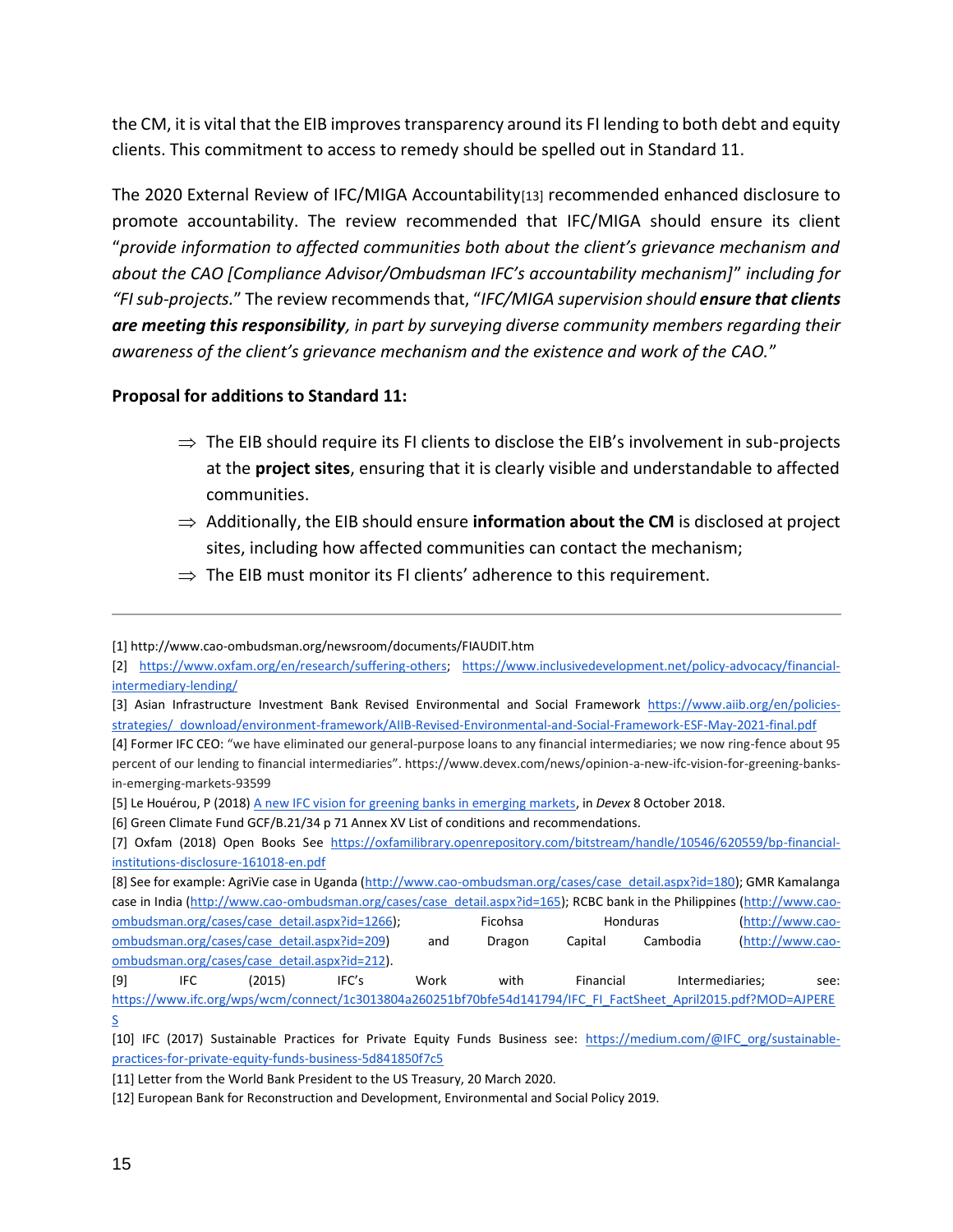[13] https://www.worldbank.org/en/about/leadership/brief/external-review-of-ifc-miga-es-accountability

#### **ANNEX: technical comments to the Standard 11 on intermediated finance**

In bold are additional elements we suggest to include.

Elements to be removed are under strikethrough.

#### **Standard 11: Intermediated Finance**

#### INTRODUCTION

1 The EIB uses intermediated finance1 through a wide range of financial intermediaries (FIs)2 to support eligible smaller projects undertaken by SMEs, midcaps and public entities that cannot be financed directly.

2 All projects benefiting from EIB support through intermediated finance are designated as subprojects.

#### OBJECTIVE

3 This Standard sets out how the environmental and social impacts and risks arising from subprojects shall be identified, assessed for their significance3, managed and monitored, in line with applicable requirements4 and commensurate with the sub-project's size, nature, sector, sensitivity to environmental and social risks, socioeconomic context and location.

#### SCOPE OF APPLICATION

4 The requirements of this Standard apply to intermediated finance as follows:

a. where EIB support is channelled to sub-projects through the FI, the requirements of this Standard apply to sub-projects;

b. where the FI on-lends EIB funding to another FI, the term sub-project includes the subprojects financed through each subsequent FI and the requirements of this Standard will apply to subprojects;

c. where the EIB provides financing to an FI that is a fund investment vehicle, the requirements of this Standard apply: (i) to the investee companies financed by the EIB through the FI from the time that the EIB becomes an investor; and (ii) to the investee companies financed through the FI prior to the time that the EIB becomes an investor.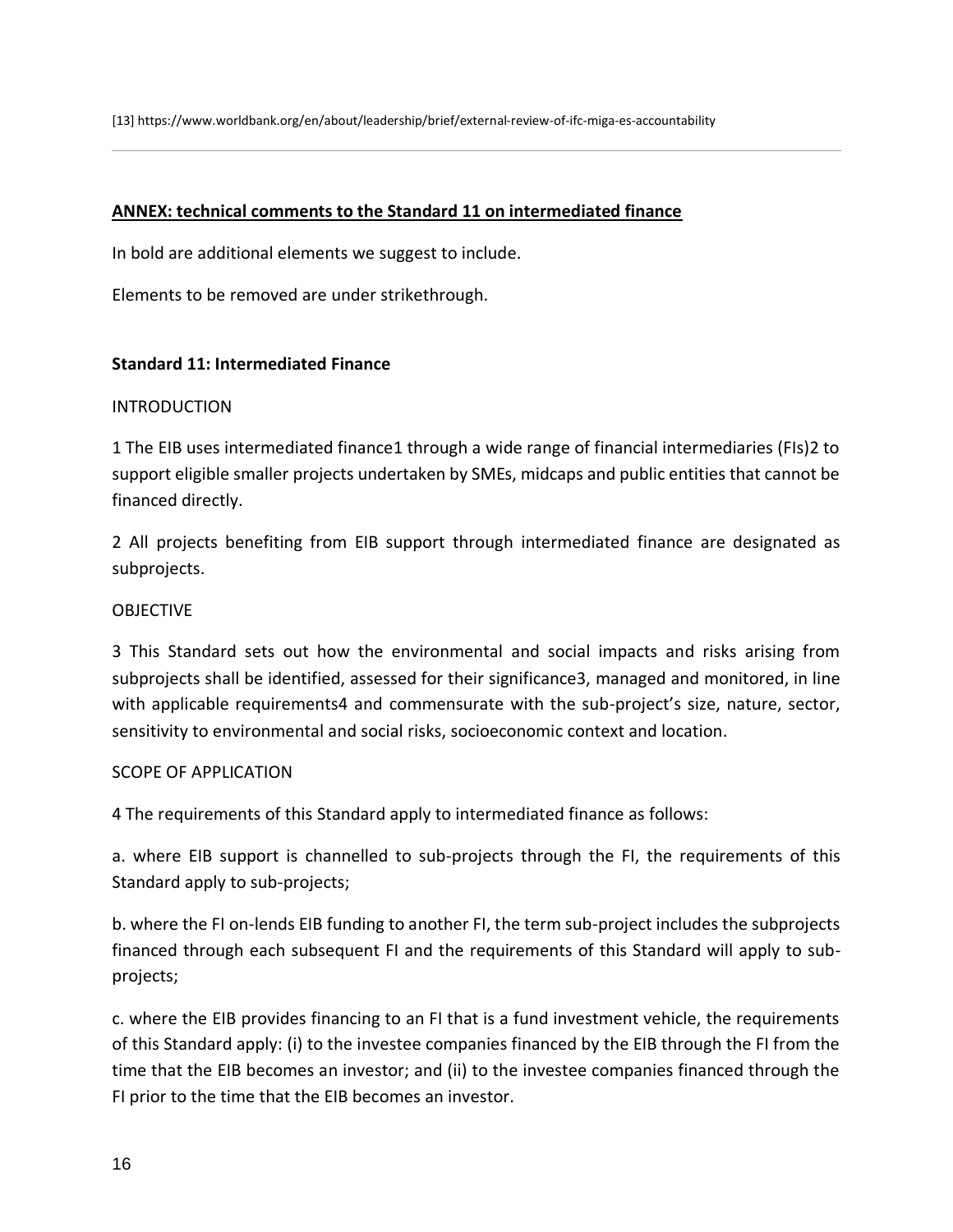#### GENERAL REQUIREMENTS FOR ALL FINANCIAL INTERMEDIARIES

6 In order to meet the requirements of the EIB Environmental and Social Policy, the FI shall **establish protections, both in its direct operations (e.g. labor force protections, Standards 8 and 9) and in its sub-projects (Standards 1-10).** respect the labour rights of its employees and provide a safe and healthy working environment in accordance with: (i) if located in EU, EFTA, Candidate and potential Candidate countries, the applicable national and EU legislation5 to which it is subject; and (ii) if located in the rest of the world, the applicable national legislation and relevant aspects of EIB's Standard 8 on Labour Rights6 and Standard 9 on Health, Safety and Security7...

7 In order to enhance transparency on non-financial, sustainability-related information, the FI shall:

a. if located in EU and EFTA countries, comply with sustainability disclosure requirements under national and EU legislation which is applicable to their activities; and

b. if located in the rest of the world8, comply with the applicable national legislation and make available to the public information on its due diligence policies and procedures, or equivalent, for assessing and managing the environmental and social impacts and risks of sub-projects, commensurate to the FI's size and the nature and scale of its business, where relevant

**c. make available to the public the key outcomes of above-mentioned environmental and social due diligence implementation as well as sub-projects environmental and social documents collected during the due diligence process.** 

**d. At minimum for higher risk projects (Annex I and II of the EIA Directive), publish the project name, sector, location, beneficiary and planned date of approval/signing.** 

8 The FI shall comply with specific environmental and social requirements (including reporting requirements) which are adapted to the type of intermediated finance and which are identified as appropriate in the EIB's due diligence process, also taking into account the FI's implementation capacity.

9 The FI shall have in place a**n Environmental and Social Management System (ESMS**) process for managing environmental and social impacts and risks. This process shall be commensurate to the size, nature, socioeconomic context and location of the sub-projects, as well as the sector's sensitivity to environmental and social risks. Such a process can either be distinct from or integrated in any existing systems operating within the FI, such as the FI's regular credit/investment processes.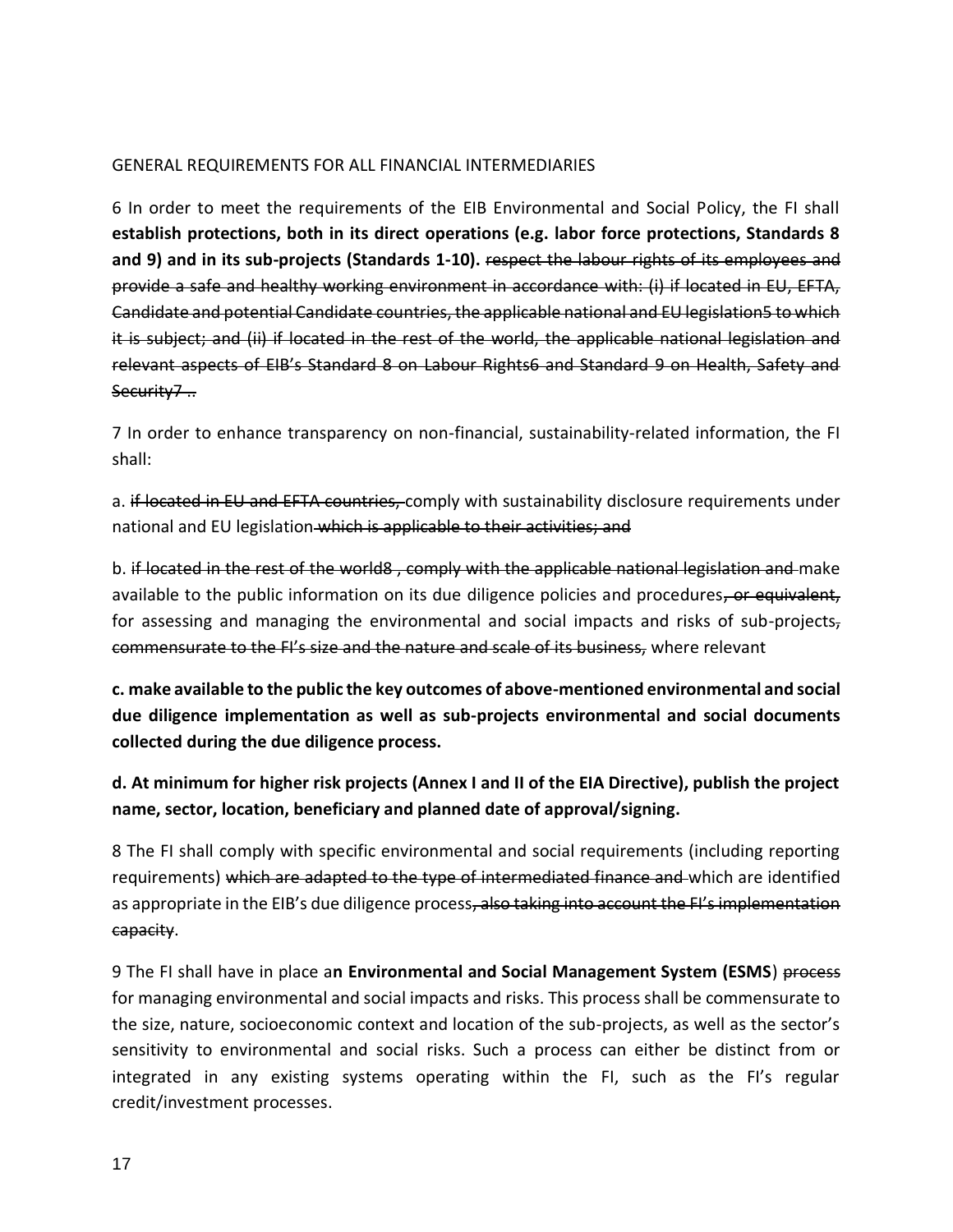10 Where requested, the FI shall provide the EIB with information related to **(1)** its **ESMS, and (2) its capacity to fulfill it** process for managing environmental and social impacts and risks. **The ESMS will include a requirement that the FI report to EIB about any proposed sub-investment with severe environmental and social risks (see Para 14).**

11 In particular, this process will enable the FI to perform the following steps**, with EIB oversight as appropriate:** 

a. screen all sub-projects against the EIB's list of excluded activities9, as regularly amended, **EIB's sectoral policies** and any other environmental and social undertakings as set out in the documentation concluded between the FI and the EIB. The eligibility of sub-projects may be further restricted in justified cases;

b. identify, assess and monitor the management of the significant environmental and social impacts and risks arising from sub-projects, as applicable, and ensure that agreed environmental and social undertakings are met;

c. require that the sub-projects comply with the applicable **EIB standards and** legislation as described in paragraphs 12 and 13 below.

12 For sub-projects in EU, EFTA, Candidate and potential Candidate countries10 , the FI shall require that they be implemented in line with the applicable national and EU legislation.

13 For sub-projects outside the European Union, the FI shall require that they be implemented in line with the applicable national legislation, **EU environmental principles, practices and standards, including those enshrined in bilateral agreements with the EU,** and the relevant EIB Environmental and Social Standards.

14 Where appropriate,**T**he FI **will** may be required to report to the EIB on potential significant environmental and social impacts and risks arising from specific sub-projects **where these risks are significant**. Certain Subprojects **from the list of higher-risk projects below must** may be referred back to the EIB due, for example, to their size, nature, socioeconomic context and location, as well as the sector's sensitivity to environmental and social risks. Where applicable, **A**ppropriate mitigating measures shall be identified by the EIB in consultation with the FI, and implemented accordingly.

#### **INSERT REFERRAL LIST FOR HIGHER RISK SUB-PROJECTS HERE**

15 **The EIB follows up on individual allocations and reserves the right to carry out its own, detailed due diligence for other sub-projects as well.** TWhere possible and appropriate, the FI may receive the EIB's support for managing environmental and social impacts and risks.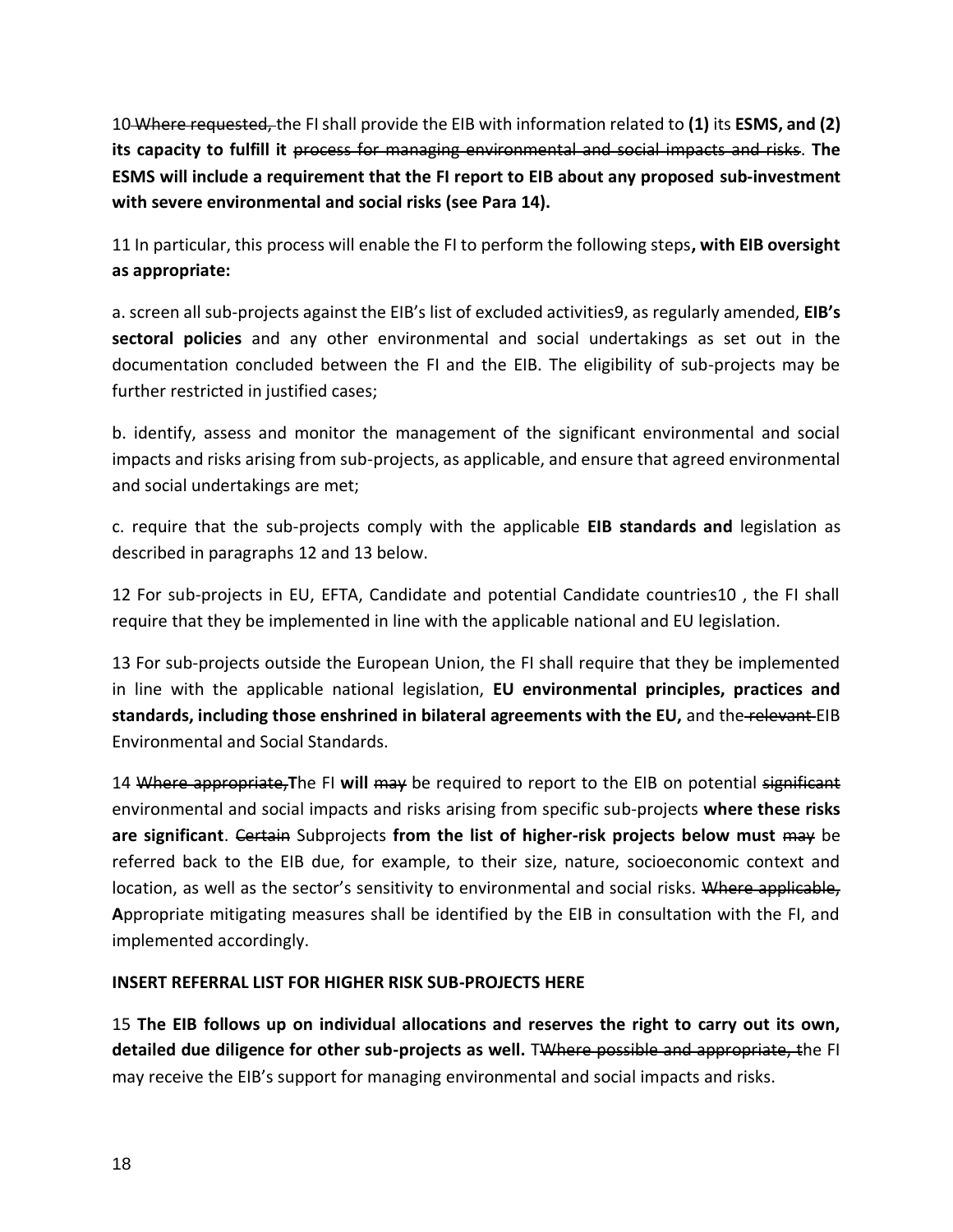# **16. For sub- projects of more than EUR 25 million and smaller high-risk projects (as identified above) due diligence will be conducted by the EIB's services in line with the EIB's procedures for direct investments.**

#### SPECIFIC REQUIREMENTS

Intermediated finance in pursuit of environmentally and/or socially sustainable objectives

16 **The EIB is committed to environmentally and socially sustainable objectives. As such, the FI**  Where intermediated finance is fully or partially dedicated11 to promoting environmentally and socially sustainable objectives, may be subject to additional requirements, including reporting and undertakings, to demonstrate that its processes and systems adequately factor sustainability risks into investment decisions in line with the EU Taxonomy, as relevant.

#### Equity funds

17 The FI shall put in place an environmental and social management **system (ESMS)** process commensurate to the risk exposure that the Fund Entity is expected to manage.

18 The FI shall ensure the implementation of the above **ESMS** environmental and social management process, including environmental and social procedures as well as the monitoring of the environmental and social performance of its investees, where relevant.

**19 The FI shall document implementation of the above procedures and publicly report on risk management at the sub-investments of these funds, including human rights risks associated with the contexts where sub-investments or their supply chains are located.**

19 Where the FI has made specific commitments regarding climate action or environmental sustainability, gender equality or other agreed areas, progress on the agreed indicators shall be monitored.

#### Microfinance operations

20 Microfinance Service Providers (MSPs), which include microfinance institutions and banks (MFIs) or more broadly inclusive finance providers, are characterised by their small-scale operations and specific mission. MSPs shall ensure that their approach to engaging with and managing environmental and social impacts and risks **will consider the risks of exclusionary lending and the potential secondary environmental and social impacts associated with microcredit-funded enterprises** is commensurate to the capacity and size of the financed microenterprises in order to mitigate such impacts and risks. Since the MSPs typically focus on clients from the poorest socioeconomic groups, who are usually vulnerable to social risks, they shall operate in alignment with strict client protection principles.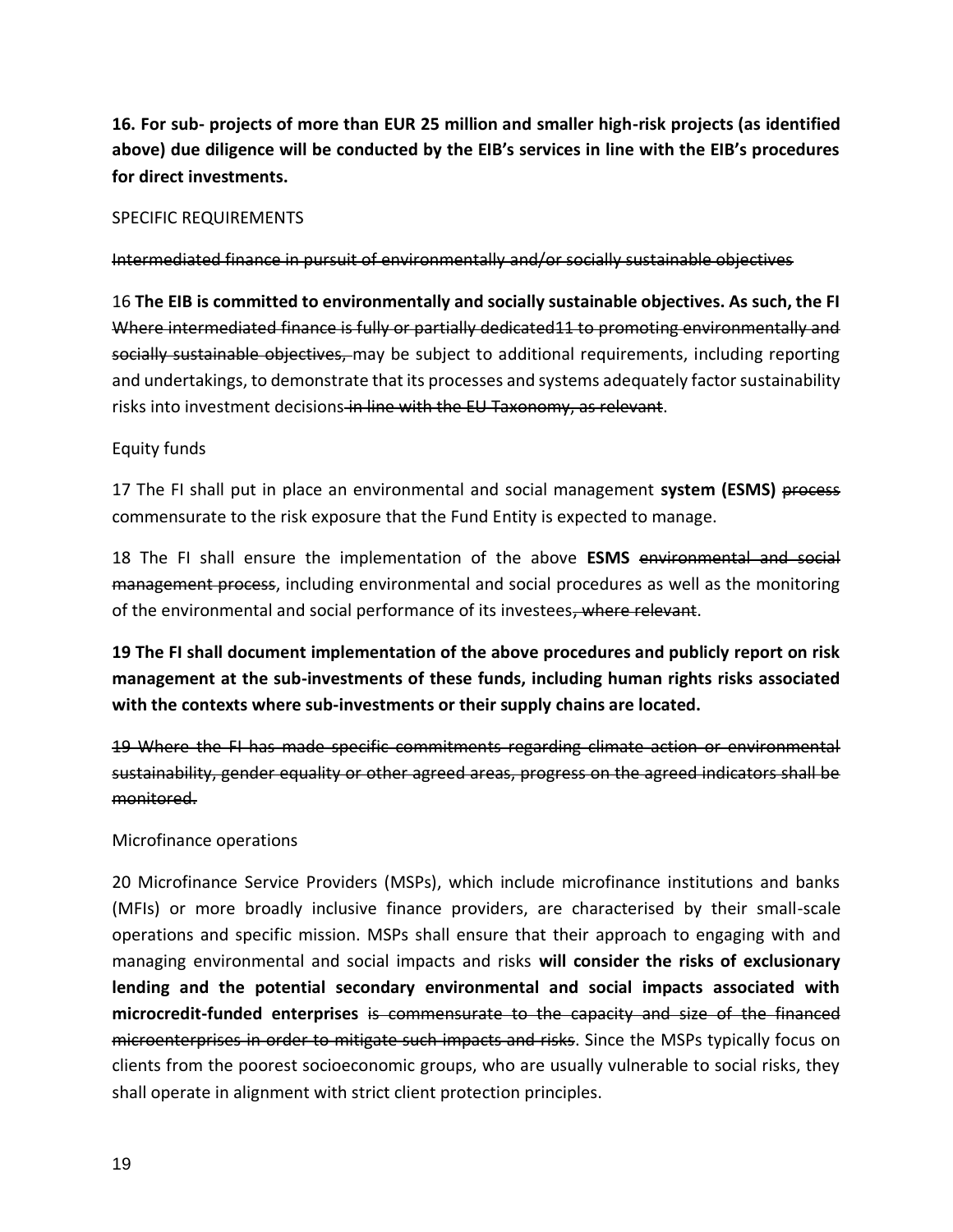#### **Additional comment regarding Standard 11 para 13**

The environmental and social standards (2013, online October, 2018 version), which are the operational translation of the policies and principles contained in the 2009 EIB Statement of Environmental and Social Principles and Standards state:

"*par. 64. When lending though (sic) financial intermediaries and particularly outside the EU, the EIB assesses the financial intermediaries and their capacity to on-lend the EIB funds in line with the EIB's E&S standards and particular requirements, including those outlined in the Statement of Environmental and Social Principles and Standards 2009. The 2009 statement includes the following principles: the precautionary principle, the prevention principle, the principle that environmental damage should as a priority be rectified at source and that the polluter pays principle.*"

The EIB Environment and social Handbook (2013), which accompanies the standards underscores this by stating: "*To all its operations and activities, the EIB applies a number of core environmental and social standards and processes that reflect international standards and best practice. All EIBsupported operations, independently of the form of financial commitment, i.e. lending, blending or advising, should, inter alia,:*

- *Apply the European Principles for the Environment;*
- *Apply the UN Guiding Principles on Business and Human Rights*"

However, the newly proposed (2021) Standard 11 states: par. 13. "*For sub-projects outside the European Union, the FI shall require that they be implemented in line with the applicable national legislation and the relevant EIB Environmental and Social Standards.*"

This is a dilution of the existing language for two reasons: 1) Standard 11 no longer requires an assessment of FIs' capacity and 2) reference to the specific principles as outlined in the Statement is no longer made.

<sup>1</sup> Operations with FIs which 'intermediate' i.e. on-lend the EIB funds to final beneficiaries (including framework loans intermediated through a financial institution), or lend funds to final beneficiaries in relation to an EIB guarantee or use EIB funds to invest in a portfolio of investee companies.

<sup>2</sup> Including, but not limited to, commercial banks, national/regional promotional banks, leasing companies and other financial institutions, funds and microfinance institutions. This includes cases where EIB support is channelled to the FI through a public institution or entity.

<sup>3</sup> Based on the criteria set out in the EU legal framework.

<sup>4</sup> As defined under General and Specific Requirements below.

<sup>5</sup> EU Labour and Health & Safety legislation.

<sup>6</sup> Primarily on management of working relations, terms and conditions of employment, fair treatment, non-discrimination and equal treatment and opportunity of workers and freedom of association and collective bargaining.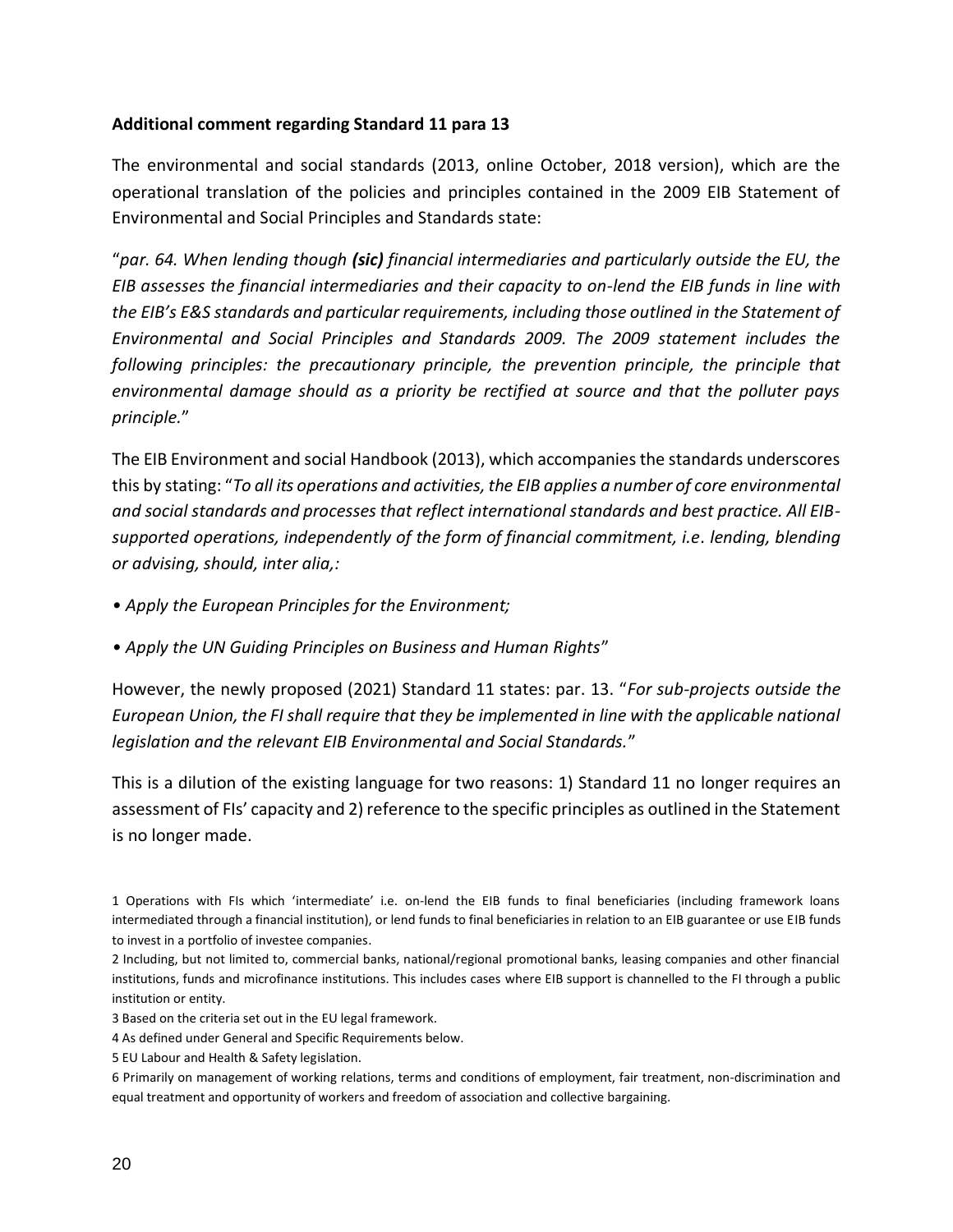7 Primarily health and safety management and workplace risks.

8 For the purpose of disclosure requirements, Candidate and potential Candidate countries are included in the "rest of the world." 9 https://www.eib.org/en/about/documents/excluded-activities-2013.htm.

10 For projects located in Candidate and potential Candidate countries, the promoter shall consider any timeframes for reaching compliance with specific EU environmental legislation as arranged with the European Union through bilateral agreements and/or action programmes.

11 Sub-projects geared to certain objectives, including but not limited to, climate action, environmental sustainability, gender equality, etc.

## **List of signatories:**







Ecoaction, Ukraine Eurodad et al. 2014 and 2016 and 2017 and 2018 and 2017 and 2018 and 2018 and 2019 and 2018



Accountability Counsel **ActionAid International** ActionAid International



Arab Watch Coalition CEE Bankwatch Network



#### Both ENDS **Counter Balance**